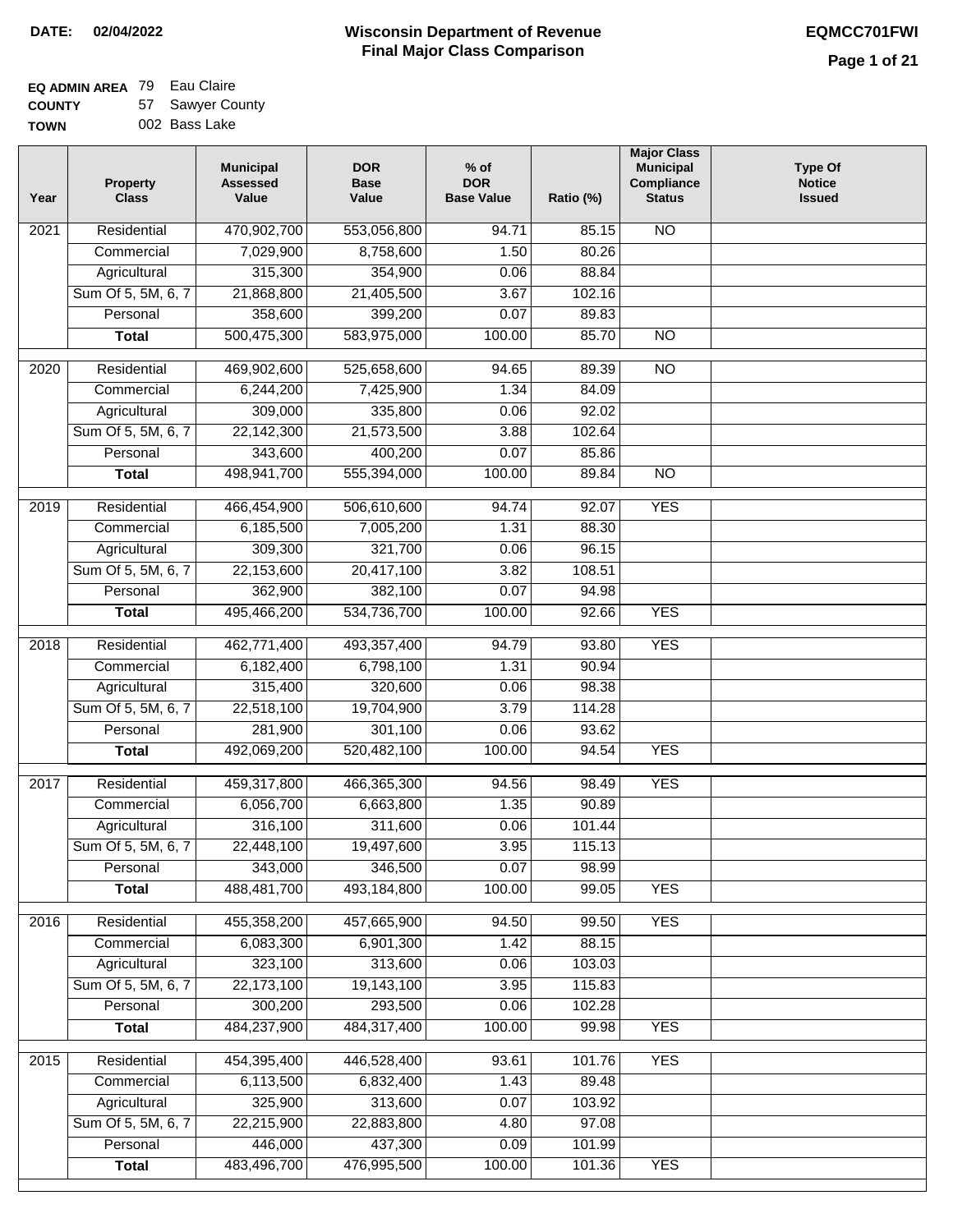### **EQ ADMIN AREA** 79 Eau Claire

**COUNTY TOWN** 57 Sawyer County

|  | 004 Couderay |
|--|--------------|
|  |              |

| Year | <b>Property</b><br><b>Class</b> | <b>Municipal</b><br><b>Assessed</b><br>Value | <b>DOR</b><br><b>Base</b><br>Value | $%$ of<br><b>DOR</b><br><b>Base Value</b> | Ratio (%) | <b>Major Class</b><br><b>Municipal</b><br>Compliance<br><b>Status</b> | <b>Type Of</b><br><b>Notice</b><br><b>Issued</b> |
|------|---------------------------------|----------------------------------------------|------------------------------------|-------------------------------------------|-----------|-----------------------------------------------------------------------|--------------------------------------------------|
| 2021 | Residential                     | 22,020,900                                   | 22,409,600                         | 62.81                                     | 98.27     | <b>YES</b>                                                            |                                                  |
|      | Commercial                      | 705,800                                      | 986,000                            | 2.76                                      | 71.58     |                                                                       |                                                  |
|      | Agricultural                    | 109,200                                      | 109,500                            | 0.31                                      | 99.73     |                                                                       |                                                  |
|      | Sum Of 5, 5M, 6, 7              | 11,814,600                                   | 12,054,900                         | 33.79                                     | 98.01     | <b>YES</b>                                                            |                                                  |
|      | Personal                        | 115,800                                      | 115,800                            | 0.32                                      | 100.00    |                                                                       |                                                  |
|      | <b>Total</b>                    | 34,766,300                                   | 35,675,800                         | 100.00                                    | 97.45     | <b>YES</b>                                                            |                                                  |
| 2020 | Residential                     | 20,133,900                                   | 20,438,600                         | 66.49                                     | 98.51     | <b>YES</b>                                                            |                                                  |
|      | Commercial                      | 705,800                                      | 930,200                            | 3.03                                      | 75.88     |                                                                       |                                                  |
|      | Agricultural                    | 92,200                                       | 105,100                            | 0.34                                      | 87.73     |                                                                       |                                                  |
|      | Sum Of 5, 5M, 6, 7              | 9,554,300                                    | 9,147,300                          | 29.76                                     | 104.45    | <b>YES</b>                                                            |                                                  |
|      | Personal                        | 117,100                                      | 117,100                            | 0.38                                      | 100.00    |                                                                       |                                                  |
|      | <b>Total</b>                    | 30,603,300                                   | 30,738,300                         | 100.00                                    | 99.56     | <b>YES</b>                                                            |                                                  |
| 2019 | Residential                     | 18,884,100                                   | 20,414,900                         | 66.09                                     | 92.50     | <b>YES</b>                                                            |                                                  |
|      | Commercial                      | 681,100                                      | 862,400                            | 2.79                                      | 78.98     |                                                                       |                                                  |
|      | Agricultural                    | 92,200                                       | 101,000                            | 0.33                                      | 91.29     |                                                                       |                                                  |
|      | Sum Of 5, 5M, 6, 7              | 10,017,000                                   | 9,394,800                          | 30.42                                     | 106.62    | <b>YES</b>                                                            |                                                  |
|      | Personal                        | 117,900                                      | 115,600                            | 0.37                                      | 101.99    |                                                                       |                                                  |
|      | <b>Total</b>                    | 29,792,300                                   | 30,888,700                         | 100.00                                    | 96.45     | <b>YES</b>                                                            |                                                  |
| 2018 | Residential                     | 18,821,400                                   | 18,342,900                         | 62.95                                     | 102.61    | <b>YES</b>                                                            |                                                  |
|      | Commercial                      | 681,100                                      | 837,300                            | 2.87                                      | 81.34     |                                                                       |                                                  |
|      | Agricultural                    | 92,200                                       | 98,100                             | 0.34                                      | 93.99     |                                                                       |                                                  |
|      | Sum Of 5, 5M, 6, 7              | 10,019,100                                   | 9,741,000                          | 33.43                                     | 102.85    | <b>YES</b>                                                            |                                                  |
|      | Personal                        | 119,000                                      | 119,000                            | 0.41                                      | 100.00    |                                                                       |                                                  |
|      | <b>Total</b>                    | 29,732,800                                   | 29,138,300                         | 100.00                                    | 102.04    | <b>YES</b>                                                            |                                                  |
| 2017 | Residential                     | 18,732,300                                   | 17,722,200                         | 58.46                                     | 105.70    | <b>YES</b>                                                            |                                                  |
|      | Commercial                      | 681,100                                      | 837,300                            | 2.76                                      | 81.34     |                                                                       |                                                  |
|      | Agricultural                    | 92,200                                       | 95,400                             | 0.31                                      | 96.65     |                                                                       |                                                  |
|      | Sum Of 5, 5M, 6, 7              | 10,052,800                                   | 11,634,200                         | 38.38                                     | 86.41     | <b>NO</b>                                                             |                                                  |
|      | Personal                        | 26,400                                       | 26,400                             | 0.09                                      | 100.00    |                                                                       |                                                  |
|      | <b>Total</b>                    | 29,584,800                                   | 30,315,500                         | 100.00                                    | 97.59     | <b>NO</b>                                                             |                                                  |
| 2016 | Residential                     | 18,522,800                                   | 17,172,000                         | 59.06                                     | 107.87    | <b>YES</b>                                                            |                                                  |
|      | Commercial                      | 681,100                                      | 837,300                            | 2.88                                      | 81.34     |                                                                       |                                                  |
|      | Agricultural                    | 92,200                                       | 94,200                             | 0.32                                      | 97.88     |                                                                       |                                                  |
|      | Sum Of 5, 5M, 6, 7              | 9,277,300                                    | 10,910,200                         | 37.53                                     | 85.03     | $\overline{NO}$                                                       |                                                  |
|      | Personal                        | 59,900                                       | 59,900                             | 0.21                                      | 100.00    |                                                                       |                                                  |
|      | <b>Total</b>                    | 28,633,300                                   | 29,073,600                         | 100.00                                    | 98.49     | N <sub>O</sub>                                                        |                                                  |
| 2015 | Residential                     | 18,458,100                                   | 17,615,800                         | 60.87                                     | 104.78    | <b>YES</b>                                                            |                                                  |
|      | Commercial                      | 681,100                                      | 829,100                            | 2.86                                      | 82.15     |                                                                       |                                                  |
|      | Agricultural                    | 92,200                                       | 93,100                             | 0.32                                      | 99.03     |                                                                       |                                                  |
|      | Sum Of 5, 5M, 6, 7              | 9,248,400                                    | 10,343,400                         | 35.74                                     | 89.41     | <b>NO</b>                                                             |                                                  |
|      | Personal                        | 60,900                                       | 58,000                             | 0.20                                      | 105.00    |                                                                       |                                                  |
|      | <b>Total</b>                    | 28,540,700                                   | 28,939,400                         | 100.00                                    | 98.62     | N <sub>O</sub>                                                        |                                                  |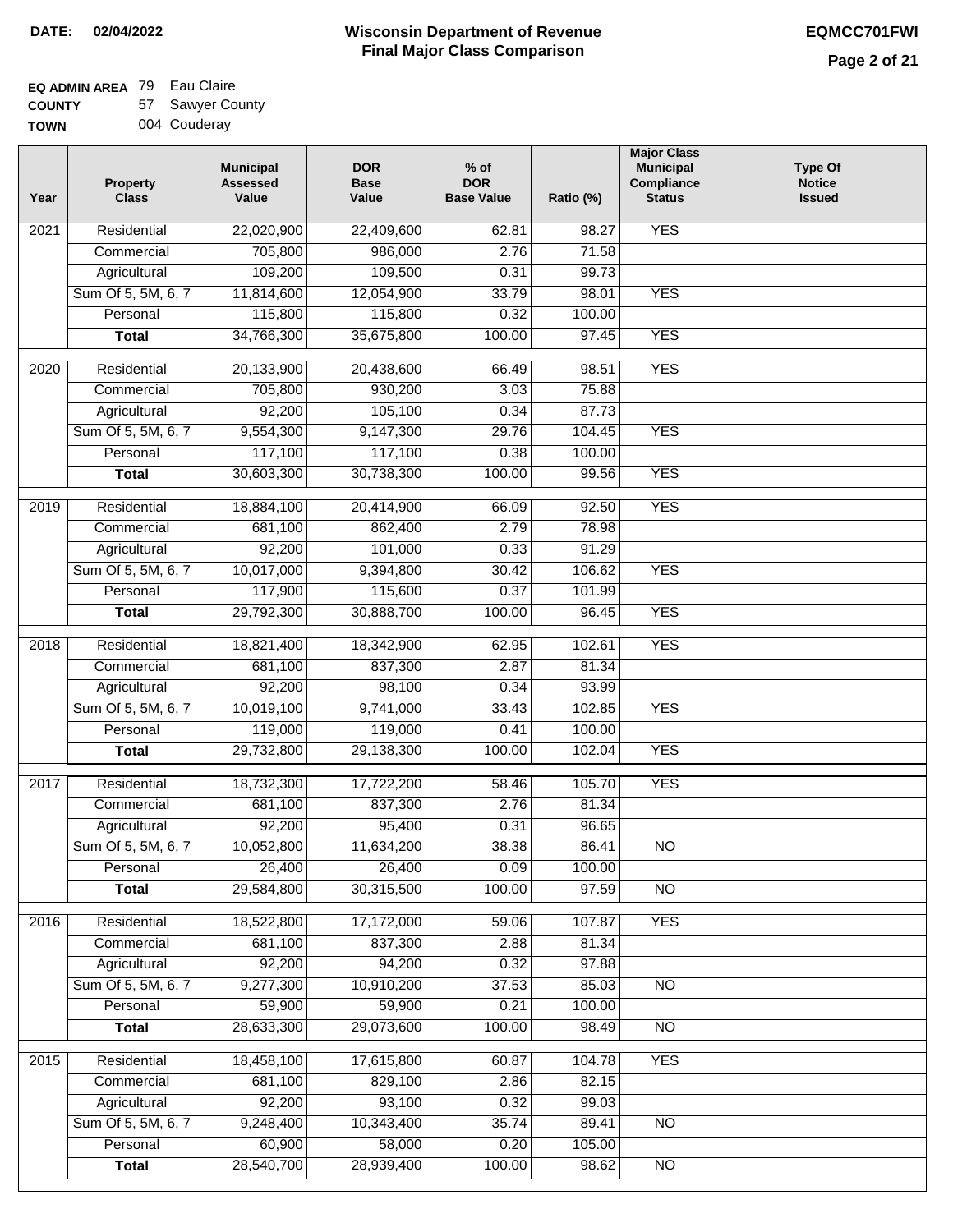### **EQ ADMIN AREA** 79 Eau Claire  $57<sub>5</sub>$

| <b>COUNTY</b> | 57 Sawyer County |
|---------------|------------------|
| <b>TOWN</b>   | 006 Draper       |

| Year              | <b>Property</b><br><b>Class</b> | <b>Municipal</b><br><b>Assessed</b><br>Value | <b>DOR</b><br><b>Base</b><br>Value | $%$ of<br><b>DOR</b><br><b>Base Value</b> | Ratio (%) | <b>Major Class</b><br><b>Municipal</b><br>Compliance<br><b>Status</b> | <b>Type Of</b><br><b>Notice</b><br><b>Issued</b> |
|-------------------|---------------------------------|----------------------------------------------|------------------------------------|-------------------------------------------|-----------|-----------------------------------------------------------------------|--------------------------------------------------|
| 2021              | Residential                     | 33,646,000                                   | 38,997,600                         | 71.58                                     | 86.28     | <b>NO</b>                                                             |                                                  |
|                   | Commercial                      | 1,258,000                                    | 1,479,900                          | 2.72                                      | 85.01     |                                                                       |                                                  |
|                   | Agricultural                    | 52,500                                       | 56,900                             | 0.10                                      | 92.27     |                                                                       |                                                  |
|                   | Sum Of 5, 5M, 6, 7              | 13,348,200                                   | 13,468,600                         | 24.72                                     | 99.11     | <b>YES</b>                                                            |                                                  |
|                   | Personal                        | 477,100                                      | 477,100                            | 0.88                                      | 100.00    |                                                                       |                                                  |
|                   | <b>Total</b>                    | 48,781,800                                   | 54,480,100                         | 100.00                                    | 89.54     | $\overline{NO}$                                                       |                                                  |
| $\overline{20}20$ | Residential                     | 33,321,400                                   | 35,944,200                         | 70.87                                     | 92.70     | <b>YES</b>                                                            |                                                  |
|                   | Commercial                      | 1,255,500                                    | 1,393,800                          | 2.75                                      | 90.08     |                                                                       |                                                  |
|                   | Agricultural                    | 52,600                                       | 55,000                             | 0.11                                      | 95.64     |                                                                       |                                                  |
|                   | Sum Of 5, 5M, 6, 7              | 13,411,700                                   | 13,005,600                         | 25.64                                     | 103.12    | <b>YES</b>                                                            |                                                  |
|                   | Personal                        | 319,900                                      | 319,900                            | 0.63                                      | 100.00    |                                                                       |                                                  |
|                   | <b>Total</b>                    | 48,361,100                                   | 50,718,500                         | 100.00                                    | 95.35     | <b>YES</b>                                                            |                                                  |
|                   |                                 |                                              |                                    |                                           |           |                                                                       |                                                  |
| $\frac{1}{2019}$  | Residential                     | 32,704,000                                   | 35,001,200                         | 69.65                                     | 93.44     | <b>YES</b>                                                            |                                                  |
|                   | Commercial                      | 1,379,900                                    | 1,467,800                          | 2.92                                      | 94.01     |                                                                       |                                                  |
|                   | Agricultural                    | 52,600                                       | 52,600                             | 0.10                                      | 100.00    |                                                                       |                                                  |
|                   | Sum Of 5, 5M, 6, 7              | 13,369,700                                   | 13,395,600                         | 26.66                                     | 99.81     | <b>YES</b>                                                            |                                                  |
|                   | Personal                        | 322,600                                      | 336,000                            | 0.67                                      | 96.01     |                                                                       |                                                  |
|                   | <b>Total</b>                    | 47,828,800                                   | 50,253,200                         | 100.00                                    | 95.18     | <b>YES</b>                                                            |                                                  |
| 2018              | Residential                     | 32,366,700                                   | 33,654,200                         | 67.78                                     | 96.17     | <b>YES</b>                                                            |                                                  |
|                   | Commercial                      | 1,468,400                                    | 1,535,900                          | 3.09                                      | 95.61     |                                                                       |                                                  |
|                   | Agricultural                    | 52,600                                       | 51,300                             | 0.10                                      | 102.53    |                                                                       |                                                  |
|                   | Sum Of 5, 5M, 6, 7              | 13,379,300                                   | 14,093,900                         | 28.39                                     | 94.93     | <b>YES</b>                                                            |                                                  |
|                   | Personal                        | 332,800                                      | 317,000                            | 0.64                                      | 104.98    |                                                                       |                                                  |
|                   | <b>Total</b>                    | 47,599,800                                   | 49,652,300                         | 100.00                                    | 95.87     | <b>YES</b>                                                            |                                                  |
| 2017              | Residential                     | 32,058,500                                   | 33,013,400                         | 67.99                                     | 97.11     | <b>YES</b>                                                            |                                                  |
|                   | Commercial                      | 1,468,400                                    | 1,505,800                          | 3.10                                      | 97.52     |                                                                       |                                                  |
|                   | Agricultural                    | 52,600                                       | 50,100                             | 0.10                                      | 104.99    |                                                                       |                                                  |
|                   | Sum Of 5, 5M, 6, 7              | 13,391,500                                   | 13,719,200                         | 28.25                                     | 97.61     | <b>YES</b>                                                            |                                                  |
|                   | Personal                        | 269,500                                      | 269,500                            | 0.56                                      | 100.00    |                                                                       |                                                  |
|                   | <b>Total</b>                    | 47,240,500                                   | 48,558,000                         | 100.00                                    | 97.29     | <b>YES</b>                                                            |                                                  |
| 2016              | Residential                     | 31,661,200                                   | 32,293,600                         | 67.56                                     | 98.04     | <b>YES</b>                                                            |                                                  |
|                   | Commercial                      | 1,468,400                                    | 1,505,800                          | 3.15                                      | 97.52     |                                                                       |                                                  |
|                   | Agricultural                    | 52,600                                       | 49,300                             | 0.10                                      | 106.69    |                                                                       |                                                  |
|                   | Sum Of 5, 5M, 6, 7              | 13,346,200                                   | 13,673,200                         | 28.61                                     | 97.61     | <b>YES</b>                                                            |                                                  |
|                   | Personal                        | 276,600                                      | 276,600                            | 0.58                                      | 100.00    |                                                                       |                                                  |
|                   | <b>Total</b>                    | 46,805,000                                   | 47,798,500                         | 100.00                                    | 97.92     | <b>YES</b>                                                            |                                                  |
|                   |                                 |                                              |                                    |                                           |           |                                                                       |                                                  |
| 2015              | Residential                     | 35,429,800                                   | 30,103,000                         | 67.32                                     | 117.70    | $\overline{NO}$                                                       |                                                  |
|                   | Commercial                      | 1,592,400                                    | 1,490,900                          | 3.33                                      | 106.81    |                                                                       |                                                  |
|                   | Agricultural                    | 51,700                                       | 47,700                             | 0.11                                      | 108.39    |                                                                       |                                                  |
|                   | Sum Of 5, 5M, 6, 7              | 13,835,600                                   | 12,825,600                         | 28.68                                     | 107.87    | <b>YES</b>                                                            |                                                  |
|                   | Personal                        | 287,300                                      | 249,800                            | 0.56                                      | 115.01    |                                                                       |                                                  |
|                   | <b>Total</b>                    | 51,196,800                                   | 44,717,000                         | 100.00                                    | 114.49    | $\overline{NO}$                                                       | Non-Compliance Notice                            |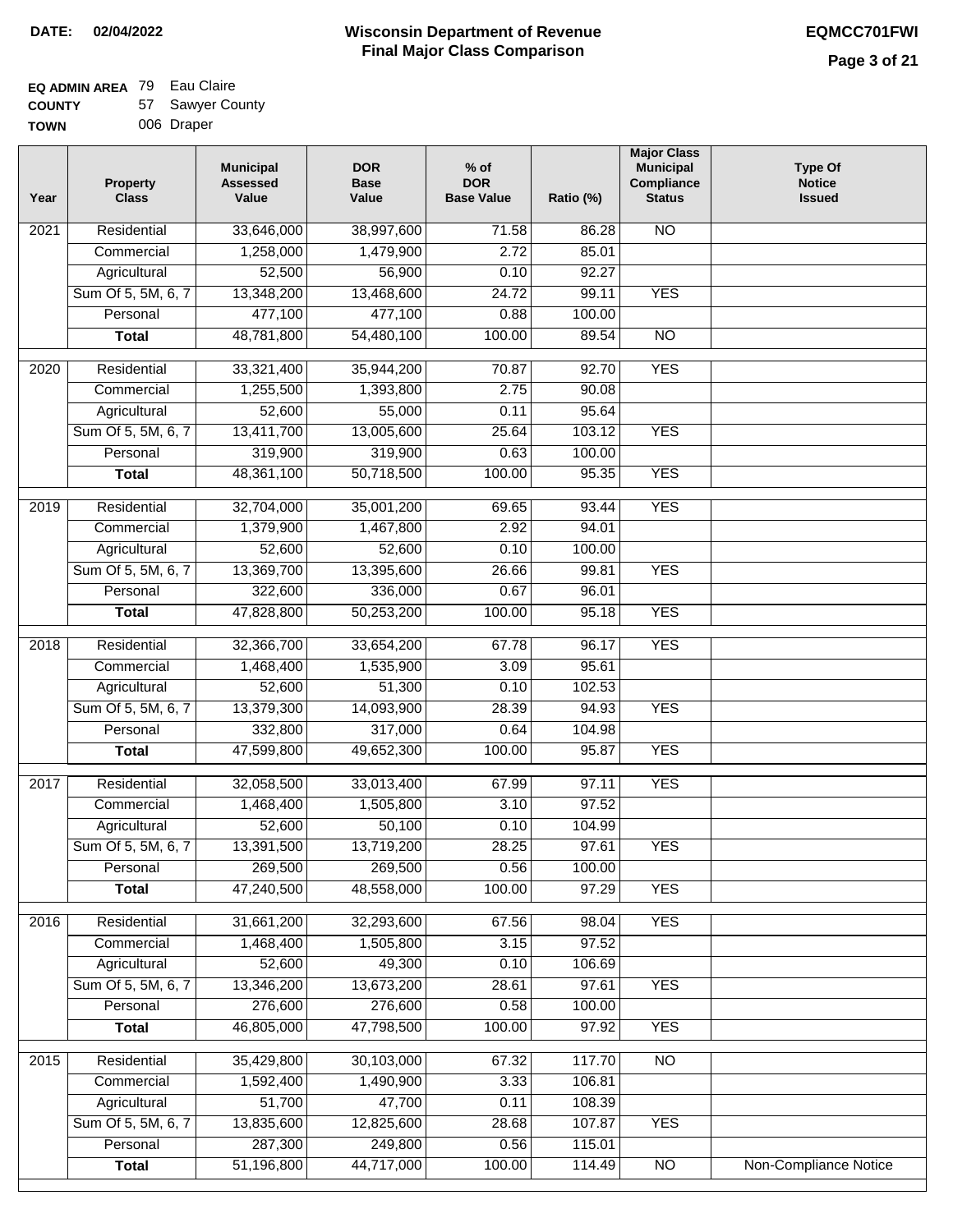### **EQ ADMIN AREA** 79 Eau Claire

**COUNTY TOWN** 57 Sawyer County 008 Edgewater

| Year | <b>Property</b><br><b>Class</b> | <b>Municipal</b><br><b>Assessed</b><br>Value | <b>DOR</b><br><b>Base</b><br>Value | % of<br><b>DOR</b><br><b>Base Value</b> | Ratio (%) | <b>Major Class</b><br><b>Municipal</b><br>Compliance<br><b>Status</b> | <b>Type Of</b><br><b>Notice</b><br><b>Issued</b> |
|------|---------------------------------|----------------------------------------------|------------------------------------|-----------------------------------------|-----------|-----------------------------------------------------------------------|--------------------------------------------------|
| 2021 | Residential                     | 176,804,500                                  | 180,413,400                        | 86.72                                   | 98.00     | <b>YES</b>                                                            |                                                  |
|      | Commercial                      | 8,523,800                                    | 8,626,100                          | 4.15                                    | 98.81     |                                                                       |                                                  |
|      | Agricultural                    | 224,200                                      | 223,800                            | 0.11                                    | 100.18    |                                                                       |                                                  |
|      | Sum Of 5, 5M, 6, 7              | 17,095,800                                   | 18,619,800                         | 8.95                                    | 91.82     |                                                                       |                                                  |
|      | Personal                        | 166,200                                      | 166,200                            | 0.08                                    | 100.00    |                                                                       |                                                  |
|      | <b>Total</b>                    | 202,814,500                                  | 208,049,300                        | 100.00                                  | 97.48     | <b>YES</b>                                                            |                                                  |
| 2020 | Residential                     | 137,528,000                                  | 164,947,300                        | 86.36                                   | 83.38     | $\overline{10}$                                                       |                                                  |
|      | Commercial                      | 7,963,200                                    | 8,137,800                          | 4.26                                    | 97.85     |                                                                       |                                                  |
|      | Agricultural                    | 209,300                                      | 212,500                            | 0.11                                    | 98.49     |                                                                       |                                                  |
|      | Sum Of 5, 5M, 6, 7              | 19,711,200                                   | 17,514,800                         | 9.17                                    | 112.54    |                                                                       |                                                  |
|      | Personal                        | 169,700                                      | 188,500                            | 0.10                                    | 90.03     |                                                                       |                                                  |
|      | <b>Total</b>                    | 165,581,400                                  | 191,000,900                        | 100.00                                  | 86.69     | $\overline{NO}$                                                       |                                                  |
| 2019 | Residential                     | 136,612,000                                  | 156, 131, 400                      | 85.97                                   | 87.50     | $\overline{10}$                                                       |                                                  |
|      | Commercial                      | 7,926,200                                    | 7,711,100                          | 4.25                                    | 102.79    |                                                                       |                                                  |
|      | Agricultural                    | 209,400                                      | 203,700                            | 0.11                                    | 102.80    |                                                                       |                                                  |
|      | Sum Of 5, 5M, 6, 7              | 19,735,700                                   | 17,364,100                         | 9.56                                    | 113.66    |                                                                       |                                                  |
|      | Personal                        | 188,900                                      | 205,300                            | 0.11                                    | 92.01     |                                                                       |                                                  |
|      | <b>Total</b>                    | 164,672,200                                  | 181,615,600                        | 100.00                                  | 90.67     | $\overline{NO}$                                                       |                                                  |
| 2018 | Residential                     | 135,840,400                                  | 146,504,400                        | 85.45                                   | 92.72     | <b>YES</b>                                                            |                                                  |
|      | Commercial                      | 7,907,100                                    | 7,466,300                          | 4.35                                    | 105.90    |                                                                       |                                                  |
|      | Agricultural                    | 209,700                                      | 199,000                            | 0.12                                    | 105.38    |                                                                       |                                                  |
|      | Sum Of 5, 5M, 6, 7              | 19,405,200                                   | 17,086,000                         | 9.97                                    | 113.57    |                                                                       |                                                  |
|      | Personal                        | 186,400                                      | 196,200                            | 0.11                                    | 95.01     |                                                                       |                                                  |
|      | <b>Total</b>                    | 163,548,800                                  | 171,451,900                        | 100.00                                  | 95.39     | <b>YES</b>                                                            |                                                  |
| 2017 | Residential                     | 134,690,500                                  | 143,855,600                        | 84.54                                   | 93.63     | <b>YES</b>                                                            |                                                  |
|      | Commercial                      | 7,660,400                                    | 7,206,600                          | 4.24                                    | 106.30    |                                                                       |                                                  |
|      | Agricultural                    | 209,700                                      | 194,300                            | 0.11                                    | 107.93    |                                                                       |                                                  |
|      | Sum Of 5, 5M, 6, 7              | 19,394,000                                   | 18,663,200                         | 10.97                                   | 103.92    | <b>YES</b>                                                            |                                                  |
|      | Personal                        | 235,200                                      | 235,200                            | 0.14                                    | 100.00    |                                                                       |                                                  |
|      | <b>Total</b>                    | 162,189,800                                  | 170,154,900                        | 100.00                                  | 95.32     | <b>YES</b>                                                            |                                                  |
| 2016 | Residential                     | 133,281,600                                  | 136,793,700                        | 84.54                                   | 97.43     | <b>YES</b>                                                            |                                                  |
|      | Commercial                      | 7,944,400                                    | 7,471,400                          | 4.62                                    | 106.33    |                                                                       |                                                  |
|      | Agricultural                    | 209,700                                      | 191,000                            | 0.12                                    | 109.79    |                                                                       |                                                  |
|      | Sum Of 5, 5M, 6, 7              | 19,008,900                                   | 17,104,200                         | 10.57                                   | 111.14    | $\overline{NO}$                                                       |                                                  |
|      | Personal                        | 251,200                                      | 251,200                            | 0.16                                    | 100.00    |                                                                       |                                                  |
|      | <b>Total</b>                    | 160,695,800                                  | 161,811,500                        | 100.00                                  | 99.31     | N <sub>O</sub>                                                        |                                                  |
| 2015 | Residential                     | 132,233,200                                  | 141, 183, 200                      | 84.56                                   | 93.66     | <b>YES</b>                                                            |                                                  |
|      | Commercial                      | 7,786,800                                    | 7,241,400                          | 4.34                                    | 107.53    |                                                                       |                                                  |
|      | Agricultural                    | 209,800                                      | 188,100                            | 0.11                                    | 111.54    |                                                                       |                                                  |
|      | Sum Of 5, 5M, 6, 7              | 19,067,000                                   | 18,118,700                         | 10.85                                   | 105.23    | <b>YES</b>                                                            |                                                  |
|      | Personal                        | 243,800                                      | 232,200                            | 0.14                                    | 105.00    |                                                                       |                                                  |
|      | <b>Total</b>                    | 159,540,600                                  | 166,963,600                        | 100.00                                  | 95.55     | <b>YES</b>                                                            |                                                  |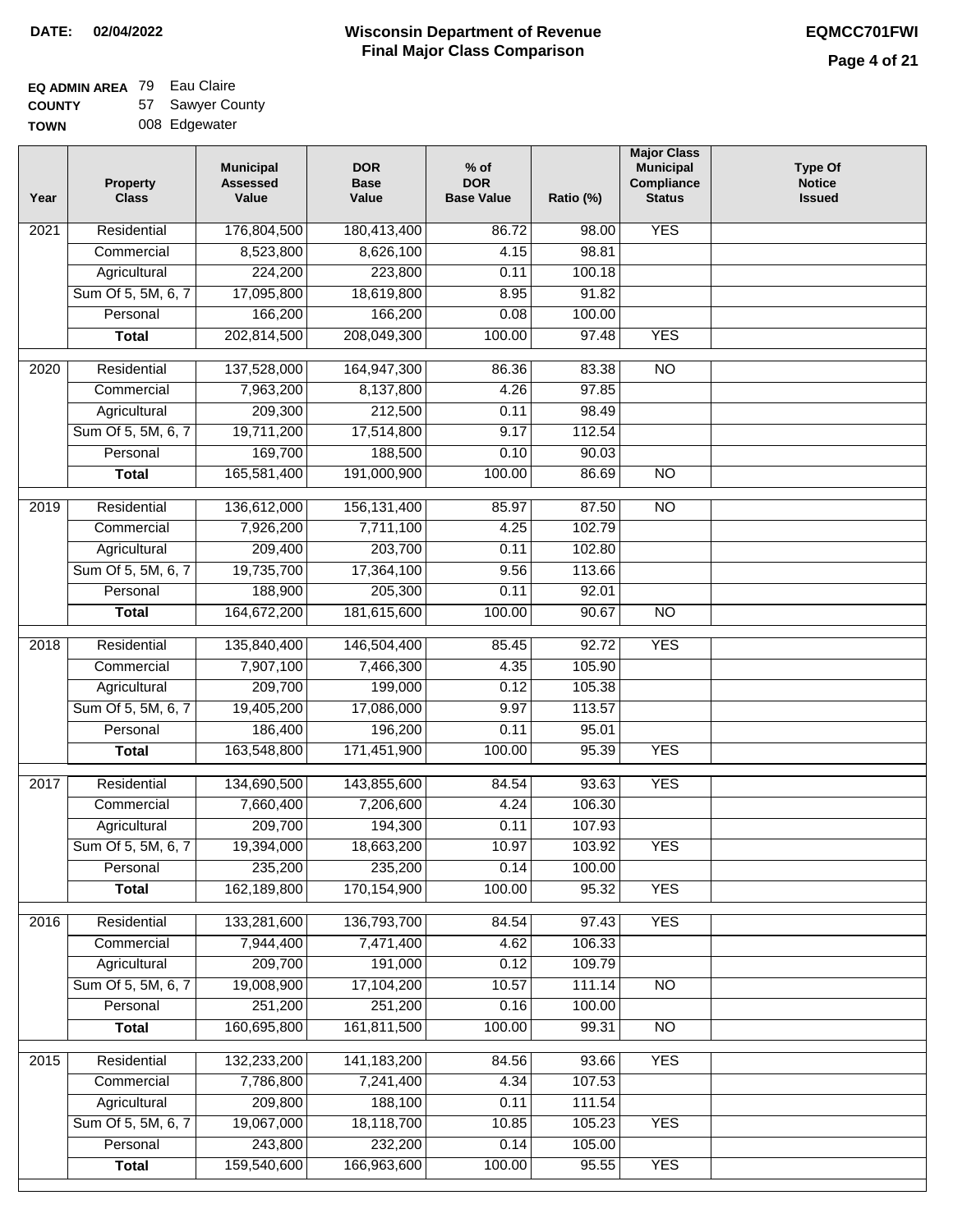### **Wisconsin Department of Revenue DATE: 02/04/2022 EQMCC701FWI Final Major Class Comparison**

**Major Class Municipal Compliance Status**

NO

NO

**Type Of Notice Issued**

### **EQ ADMIN AREA** Eau Claire

**COUNTY** 57 Sawyer County

| <b>TOWN</b> | 010 Hayward              |                                              |                                    |                                           |           |  |  |  |
|-------------|--------------------------|----------------------------------------------|------------------------------------|-------------------------------------------|-----------|--|--|--|
| Year        | <b>Property</b><br>Class | <b>Municipal</b><br><b>Assessed</b><br>Value | <b>DOR</b><br><b>Base</b><br>Value | $%$ of<br><b>DOR</b><br><b>Base Value</b> | Ratio (%) |  |  |  |
| 2021        | Residential              | 498,658,700                                  | 567,917,300                        | 90.21                                     | 87.80     |  |  |  |
|             | Commercial               | 33,953,600                                   | 39,184,400                         | 6.22                                      | 86.65     |  |  |  |
|             | Agricultural             | 439,500                                      | 475,300                            | 0.08                                      | 92.47     |  |  |  |
|             | Sum Of 5, 5M, 6, 7       | 14,923,700                                   | 15,503,400                         | 2.46                                      | 96.26     |  |  |  |
|             | Personal                 | 6,194,400                                    | 6,452,500                          | 1.02                                      | 96.00     |  |  |  |
|             | Total                    | 554,169,900                                  | 629,532,900                        | 100.00                                    | 88.03     |  |  |  |
|             |                          |                                              |                                    |                                           |           |  |  |  |
| 2020        | Residential              | 493,739,000                                  | 511,170,000                        | 89.58                                     | 96.59     |  |  |  |
|             | Commercial               | 34,071,100                                   | 37,035,600                         | 6.49                                      | 92.00     |  |  |  |
|             | Agricultural             | 394,600                                      | 454,800                            | 0.08                                      | 86.76     |  |  |  |
|             | Sum Of 5, 5M, 6, 7       | 14.966.100                                   | 15.486.700                         | 2.71                                      | 96.64     |  |  |  |

| $\overline{2020}$ | Residential        | 493,739,000 | 511,170,000 | 89.58  | 96.59  | <b>YES</b> |  |
|-------------------|--------------------|-------------|-------------|--------|--------|------------|--|
|                   | Commercial         | 34,071,100  | 37,035,600  | 6.49   | 92.00  |            |  |
|                   | Agricultural       | 394,600     | 454,800     | 0.08   | 86.76  |            |  |
|                   | Sum Of 5, 5M, 6, 7 | 14,966,100  | 15,486,700  | 2.71   | 96.64  |            |  |
|                   | Personal           | 6,036,800   | 6,491,100   | 1.14   | 93.00  |            |  |
|                   | <b>Total</b>       | 549,207,600 | 570,638,200 | 100.00 | 96.24  | <b>YES</b> |  |
| $\frac{1}{2019}$  | Residential        | 490,417,100 | 533,841,600 | 90.17  | 91.87  | <b>YES</b> |  |
|                   | Commercial         | 35,827,000  | 37,057,300  | 6.26   | 96.68  |            |  |
|                   | Agricultural       | 411,200     | 436,700     | 0.07   | 94.16  |            |  |
|                   | Sum Of 5, 5M, 6, 7 | 15,087,800  | 13,962,400  | 2.36   | 108.06 |            |  |
|                   | Personal           | 6,261,500   | 6,732,900   | 1.14   | 93.00  |            |  |
|                   | <b>Total</b>       | 548,004,600 | 592,030,900 | 100.00 | 92.56  | <b>YES</b> |  |
| 2018              | Residential        | 483,607,200 | 515,941,700 | 90.25  | 93.73  | <b>YES</b> |  |
|                   | Commercial         | 34,789,800  | 34,634,000  | 6.06   | 100.45 |            |  |
|                   | Agricultural       | 416,900     | 421,900     | 0.07   | 98.81  |            |  |
|                   | Sum Of 5, 5M, 6, 7 | 15,045,600  | 14,079,300  | 2.46   | 106.86 |            |  |
|                   | Personal           | 6,142,000   | 6,604,300   | 1.16   | 93.00  |            |  |
|                   | <b>Total</b>       | 540,001,500 | 571,681,200 | 100.00 | 94.46  | <b>YES</b> |  |
|                   |                    |             |             |        |        |            |  |
| 2017              | Residential        | 478,133,700 | 485,535,100 | 89.52  | 98.48  | <b>YES</b> |  |
|                   | Commercial         | 33,976,100  | 33,628,700  | 6.20   | 101.03 |            |  |
|                   | Agricultural       | 408,700     | 408,900     | 0.08   | 99.95  |            |  |
|                   | Sum Of 5, 5M, 6, 7 | 15,308,300  | 15,509,600  | 2.86   | 98.70  |            |  |
|                   | Personal           | 7,279,200   | 7,279,200   | 1.34   | 100.00 |            |  |
|                   | <b>Total</b>       | 535,106,000 | 542,361,500 | 100.00 | 98.66  | <b>YES</b> |  |
| 2016              | Residential        | 475,925,100 | 473,485,400 | 89.13  | 100.52 | <b>YES</b> |  |
|                   | Commercial         | 33,650,100  | 32,182,100  | 6.06   | 104.56 |            |  |
|                   | Agricultural       | 403,400     | 404,100     | 0.08   | 99.83  |            |  |
|                   | Sum Of 5, 5M, 6, 7 | 15,210,600  | 15,843,400  | 2.98   | 96.01  |            |  |
|                   | Personal           | 9,305,500   | 9,305,500   | 1.75   | 100.00 |            |  |
|                   | <b>Total</b>       | 534,494,700 | 531,220,500 | 100.00 | 100.62 | <b>YES</b> |  |
| 2015              | Residential        | 474,101,100 | 476,373,700 | 89.61  | 99.52  | <b>YES</b> |  |
|                   | Commercial         | 33,450,600  | 31,038,100  | 5.84   | 107.77 | <b>YES</b> |  |
|                   | Agricultural       | 399,700     | 399,500     | 0.08   | 100.05 |            |  |
|                   | Sum Of 5, 5M, 6, 7 | 15,175,100  | 14,513,500  | 2.73   | 104.56 |            |  |
|                   | Personal           | 9,301,900   | 9,301,900   | 1.75   | 100.00 |            |  |
|                   | <b>Total</b>       | 532,428,400 | 531,626,700 | 100.00 | 100.15 | <b>YES</b> |  |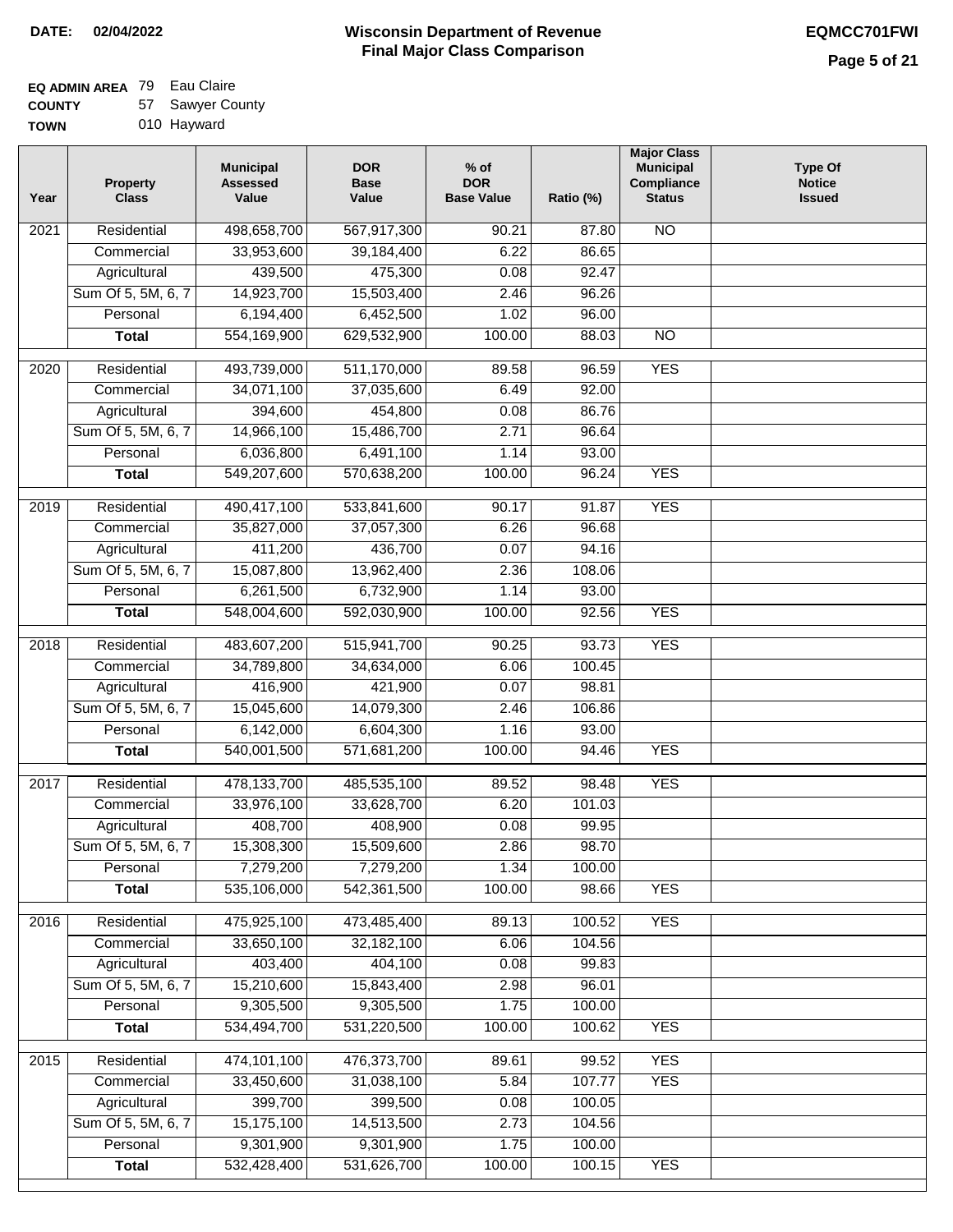### **Wisconsin Department of Revenue DATE: 02/04/2022 EQMCC701FWI Final Major Class Comparison**

#### **EQ ADMIN AREA** Eau Claire

**COUNTY TOWN** 57 012 Hunter Sawyer County

> Sum Of 5, 5M, 6, 7 **Personal Total**

 10,135,200 3,623,100 226,585,100

 8,811,900 3,070,400 208,810,600

 4.22 1.47 100.00  115.02 118.00 108.51

YES

| Year              | Property<br><b>Class</b> | <b>Municipal</b><br><b>Assessed</b><br>Value | <b>DOR</b><br><b>Base</b><br>Value | $%$ of<br><b>DOR</b><br><b>Base Value</b> | Ratio (%) | <b>Major Class</b><br><b>Municipal</b><br>Compliance<br><b>Status</b> | <b>Type Of</b><br><b>Notice</b><br><b>Issued</b> |
|-------------------|--------------------------|----------------------------------------------|------------------------------------|-------------------------------------------|-----------|-----------------------------------------------------------------------|--------------------------------------------------|
| $\overline{202}1$ | Residential              | 176,773,600                                  | 180,989,400                        | 81.67                                     | 97.67     | <b>YES</b>                                                            |                                                  |
|                   | Commercial               | 24,216,000                                   | 27,952,700                         | 12.61                                     | 86.63     | $\overline{NO}$                                                       |                                                  |
|                   | Agricultural             | 13,000                                       | 13,000                             | 0.01                                      | 100.00    |                                                                       |                                                  |
|                   | Sum Of 5, 5M, 6, 7       | 8,941,500                                    | 8,823,200                          | 3.98                                      | 101.34    |                                                                       |                                                  |
|                   | Personal                 | 3,832,200                                    | 3,832,200                          | 1.73                                      | 100.00    |                                                                       |                                                  |
|                   | <b>Total</b>             | 213,776,300                                  | 221,610,500                        | 100.00                                    | 96.46     | $\overline{NO}$                                                       |                                                  |
| 2020              | Residential              | 174,386,200                                  | 167, 144, 700                      | 81.14                                     | 104.33    | <b>YES</b>                                                            |                                                  |
|                   | Commercial               | 23,957,000                                   | 26,126,200                         | 12.68                                     | 91.70     | <b>YES</b>                                                            |                                                  |
|                   | Agricultural             | 11,300                                       | 12,600                             | 0.01                                      | 89.68     |                                                                       |                                                  |
|                   | Sum Of 5, 5M, 6, 7       | 8,920,700                                    | 8,892,000                          | 4.32                                      | 100.32    |                                                                       |                                                  |
|                   | Personal                 | 3,807,500                                    | 3,807,500                          | 1.85                                      | 100.00    |                                                                       |                                                  |
|                   | <b>Total</b>             | 211,082,700                                  | 205,983,000                        | 100.00                                    | 102.48    | <b>YES</b>                                                            |                                                  |
| 2019              | Residential              | 172,995,000                                  | 178,221,300                        | 82.89                                     | 97.07     | <b>YES</b>                                                            |                                                  |
|                   | Commercial               | 23,615,500                                   | 24,032,000                         | 11.18                                     | 98.27     | <b>YES</b>                                                            |                                                  |
|                   | Agricultural             | 11,700                                       | 12,600                             | 0.01                                      | 92.86     |                                                                       |                                                  |
|                   | Sum Of 5, 5M, 6, 7       | 9,047,200                                    | 9,385,100                          | 4.37                                      | 96.40     |                                                                       |                                                  |
|                   | Personal                 | 3,517,000                                    | 3,349,500                          | 1.56                                      | 105.00    |                                                                       |                                                  |
|                   | <b>Total</b>             | 209,186,400                                  | 215,000,500                        | 100.00                                    | 97.30     | <b>YES</b>                                                            |                                                  |
| 2018              | Residential              | 171,558,800                                  | 173,484,500                        | 82.84                                     | 98.89     | <b>YES</b>                                                            |                                                  |
|                   | Commercial               | 23,411,100                                   | 23,143,200                         | 11.05                                     | 101.16    | <b>YES</b>                                                            |                                                  |
|                   | Agricultural             | 11,700                                       | 12,300                             | 0.01                                      | 95.12     |                                                                       |                                                  |
|                   | Sum Of 5, 5M, 6, 7       | 9,108,200                                    | 9,422,600                          | 4.50                                      | 96.66     |                                                                       |                                                  |
|                   | Personal                 | 3,466,100                                    | 3,365,100                          | 1.61                                      | 103.00    |                                                                       |                                                  |
|                   | <b>Total</b>             | 207,555,900                                  | 209,427,700                        | 100.00                                    | 99.11     | <b>YES</b>                                                            |                                                  |
|                   |                          |                                              |                                    |                                           |           |                                                                       |                                                  |
| $\overline{2017}$ | Residential              | 169,426,900                                  | 166,359,900                        | 82.22                                     | 101.84    | <b>YES</b>                                                            |                                                  |
|                   | Commercial               | 23,319,600                                   | 23,056,500                         | 11.39                                     | 101.14    | <b>YES</b>                                                            |                                                  |
|                   | Agricultural             | 11,700                                       | 12,000                             | 0.01                                      | 97.50     |                                                                       |                                                  |
|                   | Sum Of 5, 5M, 6, 7       | 9,132,500                                    | 9,441,800                          | 4.67                                      | 96.72     |                                                                       |                                                  |
|                   | Personal                 | 3,648,300                                    | 3,474,600                          | 1.72                                      | 105.00    |                                                                       |                                                  |
|                   | <b>Total</b>             | 205,539,000                                  | 202,344,800                        | 100.00                                    | 101.58    | <b>YES</b>                                                            |                                                  |
| 2016              | Residential              | 167,097,800                                  | 167,982,400                        | 82.34                                     | 99.47     | <b>YES</b>                                                            |                                                  |
|                   | Commercial               | 23,672,600                                   | 23,416,100                         | 11.48                                     | 101.10    | <b>YES</b>                                                            |                                                  |
|                   | Agricultural             | 11,700                                       | 11,700                             | 0.01                                      | 100.00    |                                                                       |                                                  |
|                   | Sum Of 5, 5M, 6, 7       | 9,115,700                                    | 8,907,200                          | 4.37                                      | 102.34    |                                                                       |                                                  |
|                   | Personal                 | 3,700,700                                    | 3,700,700                          | 1.81                                      | 100.00    |                                                                       |                                                  |
|                   | <b>Total</b>             | 203,598,500                                  | 204,018,100                        | 100.00                                    | 99.79     | <b>YES</b>                                                            |                                                  |
| $\overline{2015}$ | Residential              | 187,986,800                                  | 174,229,000                        | 83.44                                     | 107.90    | <b>YES</b>                                                            |                                                  |
|                   | Commercial               | 24,826,900                                   | 22,687,700                         | 10.87                                     | 109.43    | <b>YES</b>                                                            |                                                  |
|                   | Agricultural             | 13,100                                       | 11,600                             | 0.01                                      | 112.93    |                                                                       |                                                  |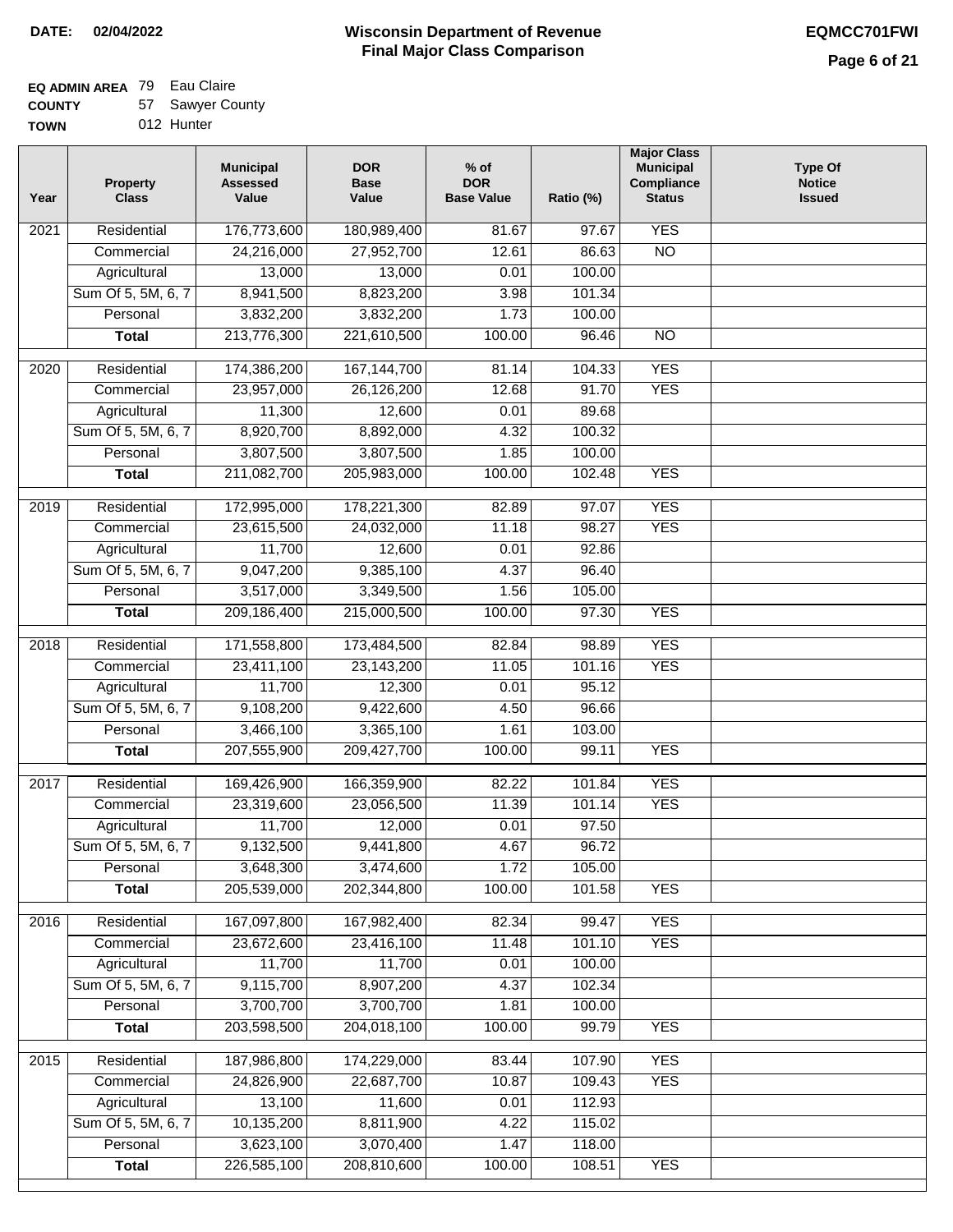### **EQ ADMIN AREA** 79 Eau Claire

**COUNTY** 57 Sawyer County

**TOWN** 014 Lenroot

| Year              | <b>Property</b><br><b>Class</b> | <b>Municipal</b><br><b>Assessed</b><br>Value | <b>DOR</b><br><b>Base</b><br>Value | $%$ of<br><b>DOR</b><br><b>Base Value</b> | Ratio (%) | <b>Major Class</b><br><b>Municipal</b><br>Compliance<br><b>Status</b> | <b>Type Of</b><br><b>Notice</b><br><b>Issued</b> |
|-------------------|---------------------------------|----------------------------------------------|------------------------------------|-------------------------------------------|-----------|-----------------------------------------------------------------------|--------------------------------------------------|
| 2021              | Residential                     | 226,266,800                                  | 276,387,900                        | 88.87                                     | 81.87     | N <sub>O</sub>                                                        |                                                  |
|                   | Commercial                      | 8,799,300                                    | 10,319,700                         | 3.32                                      | 85.27     |                                                                       |                                                  |
|                   | Agricultural                    | 172,000                                      | 200,800                            | 0.06                                      | 85.66     |                                                                       |                                                  |
|                   | Sum Of 5, 5M, 6, 7              | 22,183,100                                   | 23,563,900                         | 7.58                                      | 94.14     |                                                                       |                                                  |
|                   | Personal                        | 469,300                                      | 540,200                            | 0.17                                      | 86.88     |                                                                       |                                                  |
|                   | <b>Total</b>                    | 257,890,500                                  | 311,012,500                        | 100.00                                    | 82.92     | $\overline{NO}$                                                       |                                                  |
| $\overline{2020}$ | Residential                     | 222,878,300                                  | 259,657,800                        | 88.64                                     | 85.84     | $\overline{10}$                                                       |                                                  |
|                   | Commercial                      | 8,795,100                                    | 9,731,000                          | 3.32                                      | 90.38     |                                                                       |                                                  |
|                   | Agricultural                    | 172,600                                      | 193,100                            | 0.07                                      | 89.38     |                                                                       |                                                  |
|                   | Sum Of 5, 5M, 6, 7              | 22,191,200                                   | 22,802,400                         | 7.78                                      | 97.32     |                                                                       |                                                  |
|                   | Personal                        | 474,300                                      | 554,900                            | 0.19                                      | 85.47     |                                                                       |                                                  |
|                   | <b>Total</b>                    | 254,511,500                                  | 292,939,200                        | 100.00                                    | 86.88     | $\overline{NO}$                                                       |                                                  |
| 2019              | Residential                     | 220,196,900                                  | 244,412,400                        | 88.59                                     | 90.09     | <b>YES</b>                                                            |                                                  |
|                   | Commercial                      | 8,810,700                                    | 9,162,200                          | 3.32                                      | 96.16     |                                                                       |                                                  |
|                   | Agricultural                    | 171,800                                      | 185,500                            | 0.07                                      | 92.61     |                                                                       |                                                  |
|                   | Sum Of 5, 5M, 6, 7              | 22,588,500                                   | 21,653,400                         | 7.85                                      | 104.32    |                                                                       |                                                  |
|                   | Personal                        | 426,200                                      | 463,300                            | 0.17                                      | 91.99     |                                                                       |                                                  |
|                   | <b>Total</b>                    | 252,194,100                                  | 275,876,800                        | 100.00                                    | 91.42     | <b>YES</b>                                                            |                                                  |
| 2018              | Residential                     | 217,579,200                                  | 234,497,500                        | 87.90                                     | 92.79     | <b>YES</b>                                                            |                                                  |
|                   | Commercial                      | 8,787,800                                    | 8,871,200                          | 3.33                                      | 99.06     |                                                                       |                                                  |
|                   | Agricultural                    | 171,800                                      | 180,000                            | 0.07                                      | 95.44     |                                                                       |                                                  |
|                   | Sum Of 5, 5M, 6, 7              | 22,625,600                                   | 22,761,400                         | 8.53                                      | 99.40     |                                                                       |                                                  |
|                   | Personal                        | 424,900                                      | 461,700                            | 0.17                                      | 92.03     |                                                                       |                                                  |
|                   | <b>Total</b>                    | 249,589,300                                  | 266,771,800                        | 100.00                                    | 93.56     | <b>YES</b>                                                            |                                                  |
| $\overline{2017}$ | Residential                     | 215, 101, 100                                | 227,227,600                        | 87.74                                     | 94.66     | <b>YES</b>                                                            |                                                  |
|                   | Commercial                      | 8,582,800                                    | 8,170,900                          | 3.15                                      | 105.04    |                                                                       |                                                  |
|                   | Agricultural                    | 161,700                                      | 166,000                            | 0.06                                      | 97.41     |                                                                       |                                                  |
|                   | Sum Of 5, 5M, 6, 7              | 23,073,700                                   | 23,046,400                         | 8.90                                      | 100.12    |                                                                       |                                                  |
|                   | Personal                        | 352,300                                      | 374,700                            | 0.14                                      | 94.02     |                                                                       |                                                  |
|                   | <b>Total</b>                    | 247,271,600                                  | 258,985,600                        | 100.00                                    | 95.48     | <b>YES</b>                                                            |                                                  |
| 2016              | Residential                     | 213,119,300                                  | 218,688,100                        | 87.38                                     | 97.45     | <b>YES</b>                                                            |                                                  |
|                   | Commercial                      | 8,492,300                                    | 8,083,200                          | 3.23                                      | 105.06    |                                                                       |                                                  |
|                   | Agricultural                    | 169,300                                      | 166,700                            | 0.07                                      | 101.56    |                                                                       |                                                  |
|                   | Sum Of 5, 5M, 6, 7              | 22,962,400                                   | 22,961,700                         | 9.17                                      | 100.00    |                                                                       |                                                  |
|                   | Personal                        | 365,100                                      | 372,900                            | 0.15                                      | 97.91     |                                                                       |                                                  |
|                   | <b>Total</b>                    | 245,108,400                                  | 250,272,600                        | 100.00                                    | 97.94     | <b>YES</b>                                                            |                                                  |
| 2015              | Residential                     | 210, 177, 700                                | 222,274,800                        | 87.11                                     | 94.56     | <b>YES</b>                                                            |                                                  |
|                   | Commercial                      | 8,382,200                                    | 7,891,700                          | 3.09                                      | 106.22    |                                                                       |                                                  |
|                   | Agricultural                    | 170,200                                      | 164,900                            | 0.06                                      | 103.21    |                                                                       |                                                  |
|                   | Sum Of 5, 5M, 6, 7              | 23,267,900                                   | 24,423,600                         | 9.57                                      | 95.27     | <b>YES</b>                                                            |                                                  |
|                   | Personal                        | 382,800                                      | 402,900                            | 0.16                                      | 95.01     |                                                                       |                                                  |
|                   | <b>Total</b>                    | 242,380,800                                  | 255, 157, 900                      | 100.00                                    | 94.99     | <b>YES</b>                                                            |                                                  |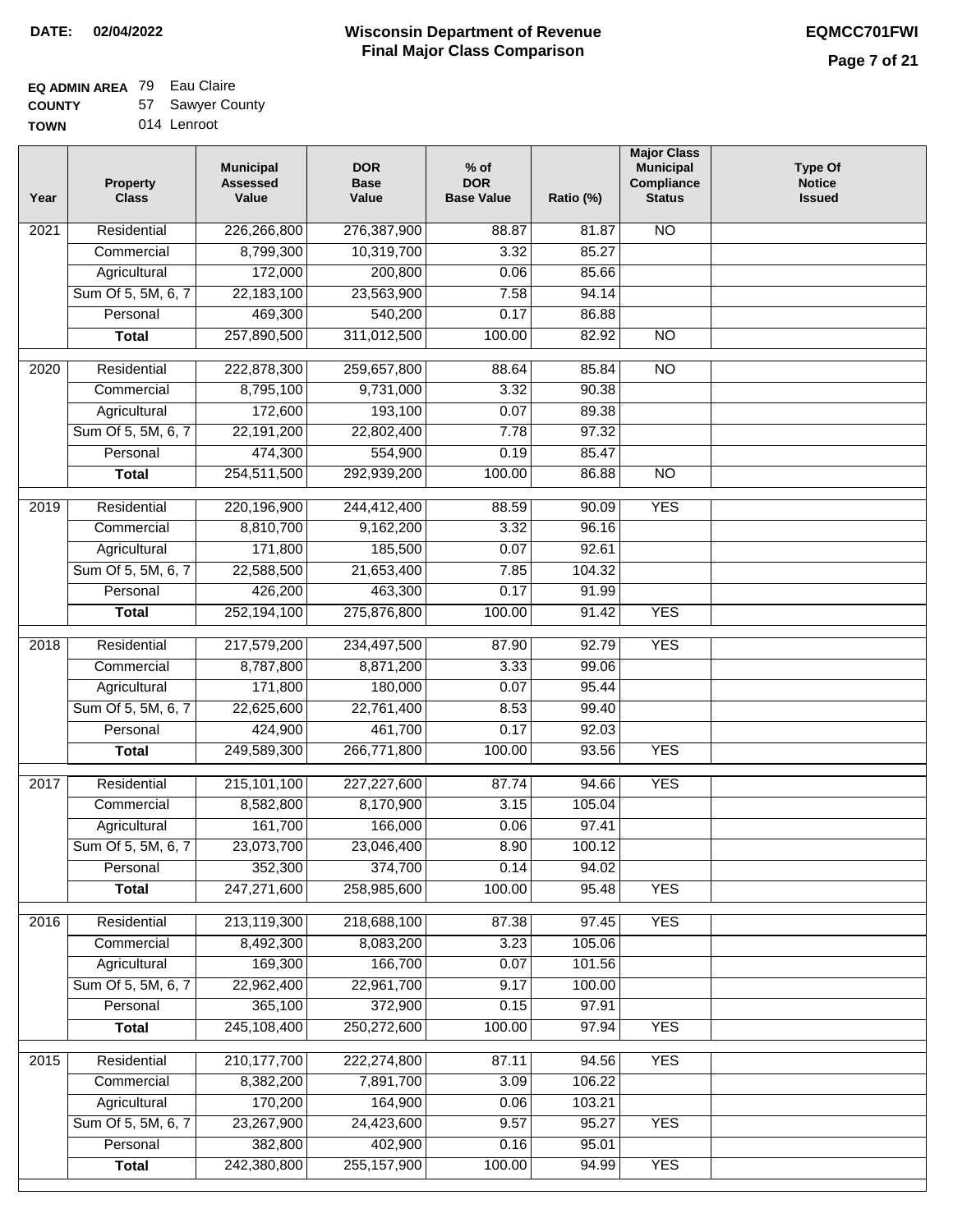#### **EQ ADMIN AREA** 79 Eau Claire **COUNTY** 57 Sawyer County

**TOWN** 016 Meadowbrook

| Year              | <b>Property</b><br><b>Class</b> | <b>Municipal</b><br><b>Assessed</b><br>Value | <b>DOR</b><br><b>Base</b><br>Value | $%$ of<br><b>DOR</b><br><b>Base Value</b> | Ratio (%) | <b>Major Class</b><br><b>Municipal</b><br>Compliance<br><b>Status</b> | <b>Type Of</b><br><b>Notice</b><br><b>Issued</b> |
|-------------------|---------------------------------|----------------------------------------------|------------------------------------|-------------------------------------------|-----------|-----------------------------------------------------------------------|--------------------------------------------------|
| $\overline{202}1$ | Residential                     | 7,903,200                                    | 8,854,100                          | 42.13                                     | 89.26     | N <sub>O</sub>                                                        |                                                  |
|                   | Commercial                      | 14,000                                       | 15,600                             | 0.07                                      | 89.74     |                                                                       |                                                  |
|                   | Agricultural                    | 510,100                                      | 510,300                            | 2.43                                      | 99.96     |                                                                       |                                                  |
|                   | Sum Of 5, 5M, 6, 7              | 10,959,600                                   | 11,573,100                         | 55.07                                     | 94.70     | <b>YES</b>                                                            |                                                  |
|                   | Personal                        | 63,600                                       | 63,600                             | 0.30                                      | 100.00    |                                                                       |                                                  |
|                   | <b>Total</b>                    | 19,450,500                                   | 21,016,700                         | 100.00                                    | 92.55     | $\overline{NO}$                                                       |                                                  |
| $\overline{2020}$ | Residential                     | 7,714,000                                    | 7,736,500                          | 39.94                                     | 99.71     | <b>YES</b>                                                            |                                                  |
|                   | Commercial                      | 14,000                                       | 14,700                             | 0.08                                      | 95.24     |                                                                       |                                                  |
|                   | Agricultural                    | 434,000                                      | 490,700                            | 2.53                                      | 88.45     |                                                                       |                                                  |
|                   | Sum Of 5, 5M, 6, 7              | 10,915,200                                   | 11,066,900                         | 57.13                                     | 98.63     | <b>YES</b>                                                            |                                                  |
|                   | Personal                        | 62,800                                       | 62,800                             | 0.32                                      | 100.00    |                                                                       |                                                  |
|                   | <b>Total</b>                    | 19,140,000                                   | 19,371,600                         | 100.00                                    | 98.80     | <b>YES</b>                                                            |                                                  |
| 2019              | Residential                     | 7,635,900                                    | 8,147,300                          | 41.69                                     | 93.72     | <b>YES</b>                                                            |                                                  |
|                   | Commercial                      | 14,000                                       | 14,000                             | 0.07                                      | 100.00    |                                                                       |                                                  |
|                   | Agricultural                    | 433,800                                      | 470,000                            | 2.41                                      | 92.30     |                                                                       |                                                  |
|                   | Sum Of 5, 5M, 6, 7              | 10,909,300                                   | 10,849,300                         | 55.52                                     | 100.55    | <b>YES</b>                                                            |                                                  |
|                   | Personal                        | 61,200                                       | 60,000                             | 0.31                                      | 102.00    |                                                                       |                                                  |
|                   | <b>Total</b>                    | 19,054,200                                   | 19,540,600                         | 100.00                                    | 97.51     | <b>YES</b>                                                            |                                                  |
|                   |                                 |                                              |                                    |                                           |           |                                                                       |                                                  |
| 2018              | Residential                     | 7,600,400                                    | 7,308,600                          | 39.50                                     | 103.99    | <b>YES</b>                                                            |                                                  |
|                   | Commercial                      | 14,000                                       | 13,600                             | 0.07                                      | 102.94    |                                                                       |                                                  |
|                   | Agricultural                    | 433,800                                      | 456,600                            | 2.47                                      | 95.01     |                                                                       |                                                  |
|                   | Sum Of 5, 5M, 6, 7              | 10,822,900                                   | 10,671,600                         | 57.67                                     | 101.42    | <b>YES</b>                                                            |                                                  |
|                   | Personal                        | 57,600                                       | 54,300                             | 0.29                                      | 106.08    |                                                                       |                                                  |
|                   | <b>Total</b>                    | 18,928,700                                   | 18,504,700                         | 100.00                                    | 102.29    | <b>YES</b>                                                            |                                                  |
| $\overline{2017}$ | Residential                     | 7,592,300                                    | 7,301,500                          | 41.00                                     | 103.98    | <b>YES</b>                                                            |                                                  |
|                   | Commercial                      | 14,000                                       | 13,600                             | 0.08                                      | 102.94    |                                                                       |                                                  |
|                   | Agricultural                    | 433,800                                      | 445,300                            | 2.50                                      | 97.42     |                                                                       |                                                  |
|                   | Sum Of 5, 5M, 6, 7              | 10,854,300                                   | 9,992,600                          | 56.11                                     | 108.62    | <b>YES</b>                                                            |                                                  |
|                   | Personal                        | 56,400                                       | 55,300                             | 0.31                                      | 101.99    |                                                                       |                                                  |
|                   | <b>Total</b>                    | 18,950,800                                   | 17,808,300                         | 100.00                                    | 106.42    | <b>YES</b>                                                            |                                                  |
| 2016              | Residential                     | 7,306,400                                    | 7,236,300                          | 39.32                                     | 100.97    | <b>YES</b>                                                            |                                                  |
|                   | Commercial                      | 14,000                                       | 13,600                             | 0.07                                      | 102.94    |                                                                       |                                                  |
|                   | Agricultural                    | 433,900                                      | 439,400                            | 2.39                                      | 98.75     |                                                                       |                                                  |
|                   | Sum Of 5, 5M, 6, 7              | 10,840,200                                   | 10,655,700                         | 57.90                                     | 101.73    | <b>YES</b>                                                            |                                                  |
|                   | Personal                        | 57,500                                       | 57,500                             | 0.31                                      | 100.00    |                                                                       |                                                  |
|                   | <b>Total</b>                    | 18,652,000                                   | 18,402,500                         | 100.00                                    | 101.36    | <b>YES</b>                                                            |                                                  |
| 2015              | Residential                     | 7,214,900                                    | 7,216,300                          | 36.91                                     | 99.98     | <b>YES</b>                                                            |                                                  |
|                   | Commercial                      | 14,000                                       | 13,500                             | 0.07                                      | 103.70    |                                                                       |                                                  |
|                   | Agricultural                    | 434,200                                      | 434,100                            | 2.22                                      | 100.02    |                                                                       |                                                  |
|                   | Sum Of 5, 5M, 6, 7              | 10,715,600                                   | 11,831,300                         | 60.51                                     | 90.57     | <b>YES</b>                                                            |                                                  |
|                   | Personal                        | 57,300                                       | 57,300                             | 0.29                                      | 100.00    |                                                                       |                                                  |
|                   | <b>Total</b>                    | 18,436,000                                   | 19,552,500                         | 100.00                                    | 94.29     | <b>YES</b>                                                            |                                                  |
|                   |                                 |                                              |                                    |                                           |           |                                                                       |                                                  |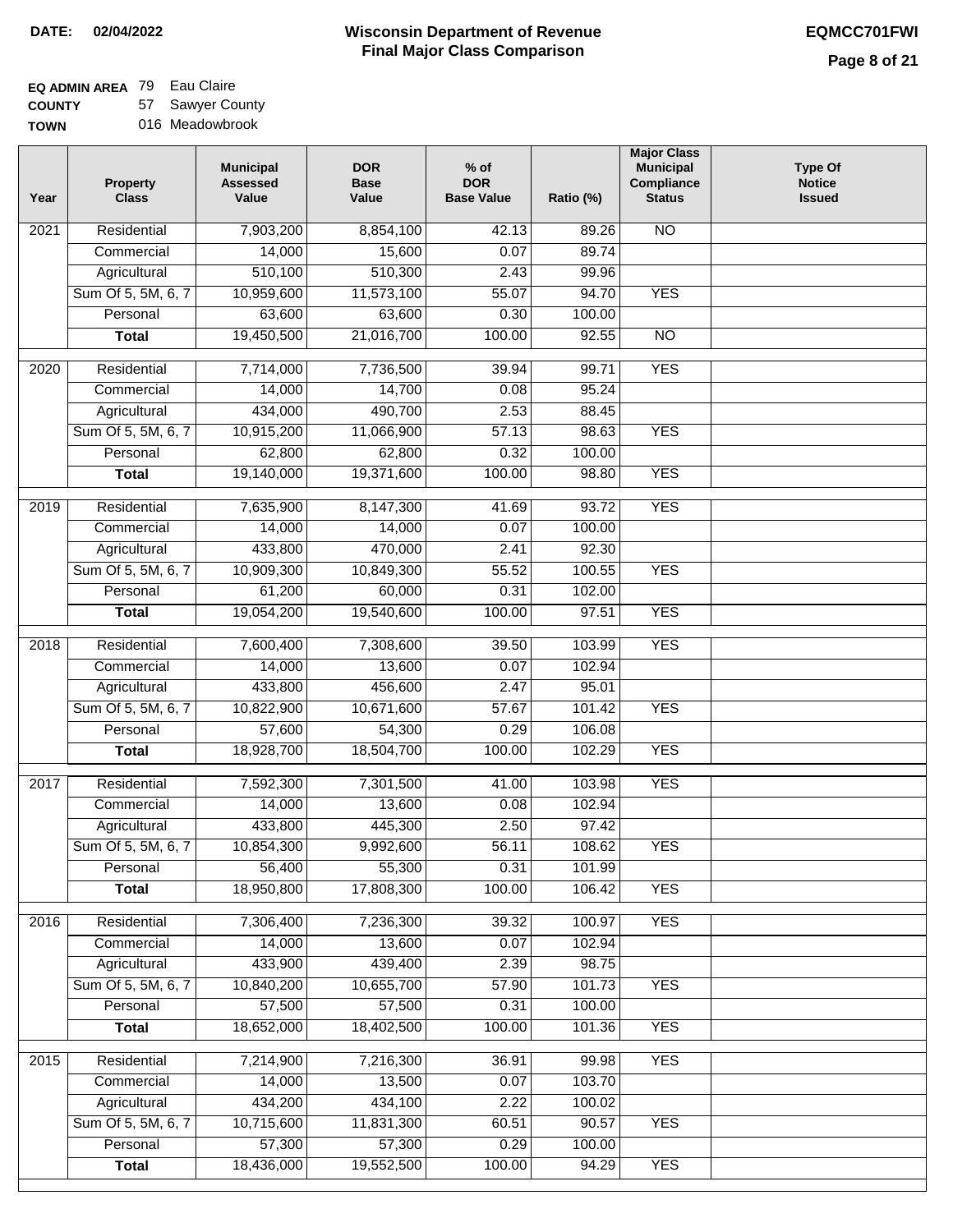# **EQ ADMIN AREA** 79 Eau Claire

| <b>COUNTY</b> | 57 Sawyer County |
|---------------|------------------|
| <b>TOWN</b>   | 018 Meteor       |

| 'N | 018 Meteor |
|----|------------|
|    |            |

| Year              | <b>Property</b><br><b>Class</b> | <b>Municipal</b><br><b>Assessed</b><br>Value | <b>DOR</b><br><b>Base</b><br>Value | $%$ of<br><b>DOR</b><br><b>Base Value</b> | Ratio (%)       | <b>Major Class</b><br><b>Municipal</b><br>Compliance<br><b>Status</b> | Type Of<br><b>Notice</b><br><b>Issued</b> |
|-------------------|---------------------------------|----------------------------------------------|------------------------------------|-------------------------------------------|-----------------|-----------------------------------------------------------------------|-------------------------------------------|
| 2021              | Residential                     | 14,068,300                                   | 15,721,700                         | 58.01                                     | 89.48           | <b>NO</b>                                                             |                                           |
|                   | Commercial                      | 10,000                                       | 11,800                             | 0.04                                      | 84.75           |                                                                       |                                           |
|                   | Agricultural                    | 216,000                                      | 244,900                            | 0.90                                      | 88.20           |                                                                       |                                           |
|                   | Sum Of 5, 5M, 6, 7              | 11,220,000                                   | 11,092,300                         | 40.93                                     | 101.15          | <b>YES</b>                                                            |                                           |
|                   | Personal                        | 28,600                                       | 30,100                             | 0.11                                      | 95.02           |                                                                       |                                           |
|                   | <b>Total</b>                    | 25,542,900                                   | 27,100,800                         | 100.00                                    | 94.25           | $\overline{NO}$                                                       |                                           |
|                   | Residential                     |                                              | 16,393,100                         | 61.86                                     | 84.95           | $\overline{NO}$                                                       |                                           |
| 2020              | Commercial                      | 13,925,500<br>10,000                         | 11,100                             | 0.04                                      | 90.09           |                                                                       |                                           |
|                   | Agricultural                    | 235,900                                      | 256,500                            | 0.97                                      | 91.97           |                                                                       |                                           |
|                   | Sum Of 5, 5M, 6, 7              | 10,824,900                                   | 9,812,000                          | 37.02                                     | 110.32          | <b>NO</b>                                                             |                                           |
|                   | Personal                        | 29,300                                       | 29,300                             | 0.11                                      | 100.00          |                                                                       |                                           |
|                   | <b>Total</b>                    | 25,025,600                                   | 26,502,000                         | 100.00                                    | 94.43           | $\overline{NO}$                                                       |                                           |
|                   |                                 |                                              |                                    |                                           |                 |                                                                       |                                           |
| $\frac{1}{2019}$  | Residential                     | 13,779,700                                   | 16,755,900                         | 63.49                                     | 82.24           | $\overline{NO}$                                                       |                                           |
|                   | Commercial                      | 10,000                                       | 10,600                             | 0.04                                      | 94.34           |                                                                       |                                           |
|                   | Agricultural                    | 235,900                                      | 246,500                            | 0.93                                      | 95.70           |                                                                       |                                           |
|                   | Sum Of 5, 5M, 6, 7              | 10,362,200                                   | 9,346,700                          | 35.42                                     | 110.86          | $\overline{NO}$                                                       |                                           |
|                   | Personal                        | 29,700                                       | 29,700                             | 0.11                                      | 100.00          |                                                                       |                                           |
|                   | <b>Total</b>                    | 24,417,500                                   | 26,389,400                         | 100.00                                    | 92.53           | $\overline{NO}$                                                       |                                           |
| 2018              | Residential                     | 13,597,400                                   | 14,919,500                         | 59.95                                     | 91.14           | <b>YES</b>                                                            |                                           |
|                   | Commercial                      | 10,000                                       | 10,300                             | 0.04                                      | 97.09           |                                                                       |                                           |
|                   | Agricultural                    | 235,900                                      | 241,700                            | 0.97                                      | 97.60           |                                                                       |                                           |
|                   | Sum Of 5, 5M, 6, 7              | 10,278,000                                   | 9,630,800                          | 38.70                                     | 106.72          | <b>YES</b>                                                            |                                           |
|                   | Personal                        | 86,100                                       | 86,100                             | 0.35                                      | 100.00          |                                                                       |                                           |
|                   | <b>Total</b>                    | 24,207,400                                   | 24,888,400                         | 100.00                                    | 97.26           | <b>YES</b>                                                            |                                           |
|                   |                                 |                                              |                                    |                                           |                 |                                                                       |                                           |
| $\overline{20}17$ | Residential                     | 13,555,800                                   | 14,444,500                         | 58.06                                     | 93.85           | <b>YES</b>                                                            |                                           |
|                   | Commercial                      | 10,000                                       | 10,300                             | 0.04                                      | 97.09           |                                                                       |                                           |
|                   | Agricultural                    | 234,500                                      | 231,800                            | 0.93                                      | 101.16          |                                                                       |                                           |
|                   | Sum Of 5, 5M, 6, 7              | 10,010,300                                   | 10,124,200                         | 40.69                                     | 98.87           | <b>YES</b>                                                            |                                           |
|                   | Personal                        | 67,900                                       | 67,900                             | 0.27                                      | 100.00          |                                                                       |                                           |
|                   | <b>Total</b>                    | 23,878,500                                   | 24,878,700                         | 100.00                                    | 95.98           | <b>YES</b>                                                            |                                           |
| 2016              | Residential                     | 13,514,700                                   | 14,403,400                         | 60.47                                     | 93.83           | <b>YES</b>                                                            |                                           |
|                   | Commercial                      | 10,000                                       | 10,300                             | 0.04                                      | 97.09           |                                                                       |                                           |
|                   | Agricultural                    | 234,500                                      | 229,700                            | 0.96                                      | 102.09          |                                                                       |                                           |
|                   | Sum Of 5, 5M, 6, 7              | 9,339,400                                    | 9,105,900                          | 38.23                                     | 102.56          | <b>YES</b>                                                            |                                           |
|                   | Personal                        | 71,200                                       | 71,200                             | 0.30                                      | 100.00          |                                                                       |                                           |
|                   | <b>Total</b>                    | 23,169,800                                   | 23,820,500                         | 100.00                                    | 97.27           | <b>YES</b>                                                            |                                           |
|                   |                                 |                                              |                                    |                                           |                 |                                                                       |                                           |
| 2015              | Residential                     | 13,410,900                                   | 14,444,100                         | 58.49                                     | 92.85           | <b>YES</b>                                                            |                                           |
|                   | Commercial                      | 10,000                                       | 10,200                             | 0.04                                      | 98.04           |                                                                       |                                           |
|                   | Agricultural                    | 234,500                                      | 225,300                            | 0.91                                      | 104.08          |                                                                       |                                           |
|                   | Sum Of 5, 5M, 6, 7<br>Personal  | 9,530,000<br>63,000                          | 9,958,600<br>57,300                | 40.33<br>0.23                             | 95.70<br>109.95 | <b>YES</b>                                                            |                                           |
|                   | <b>Total</b>                    | 23,248,400                                   | 24,695,500                         | 100.00                                    | 94.14           | <b>YES</b>                                                            |                                           |
|                   |                                 |                                              |                                    |                                           |                 |                                                                       |                                           |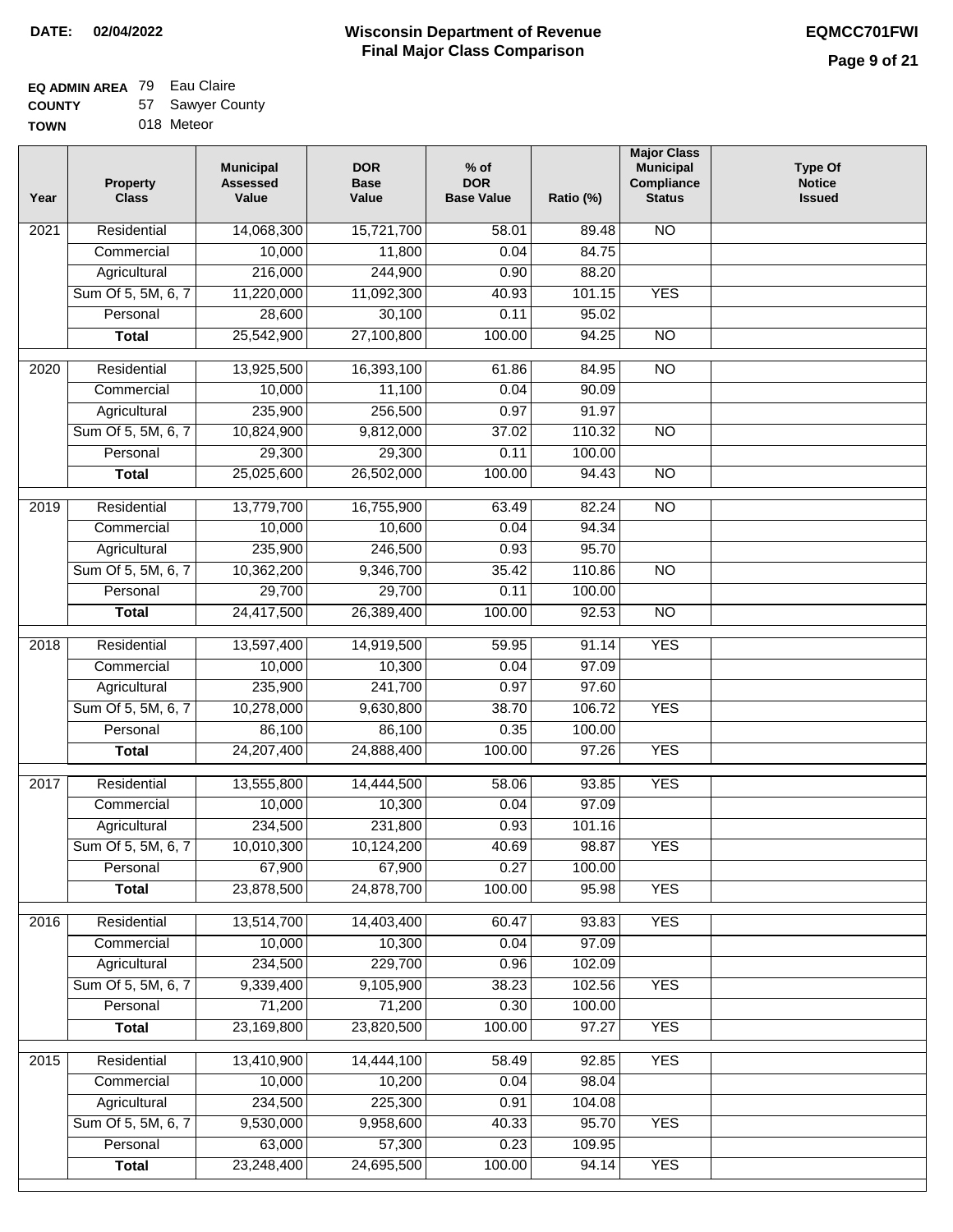#### **EQ ADMIN AREA** 79 Eau Claire **COUNTY**  $57<sub>5</sub>$

| <b>COUNTY</b> | 57 Sawyer County |
|---------------|------------------|
| <b>TOWN</b>   | 020 Ojibwa       |

| Year              | <b>Property</b><br><b>Class</b> | <b>Municipal</b><br><b>Assessed</b><br>Value | <b>DOR</b><br><b>Base</b><br>Value | % of<br><b>DOR</b><br><b>Base Value</b> | Ratio (%) | <b>Major Class</b><br><b>Municipal</b><br>Compliance<br><b>Status</b> | <b>Type Of</b><br><b>Notice</b><br><b>Issued</b> |
|-------------------|---------------------------------|----------------------------------------------|------------------------------------|-----------------------------------------|-----------|-----------------------------------------------------------------------|--------------------------------------------------|
| $\overline{202}1$ | Residential                     | 40,001,600                                   | 44,837,600                         | 75.68                                   | 89.21     | $\overline{NO}$                                                       |                                                  |
|                   | Commercial                      | 1,677,400                                    | 1,957,000                          | 3.30                                    | 85.71     |                                                                       |                                                  |
|                   | Agricultural                    | 80,400                                       | 94,700                             | 0.16                                    | 84.90     |                                                                       |                                                  |
|                   | Sum Of 5, 5M, 6, 7              | 11,001,200                                   | 12,179,100                         | 20.56                                   | 90.33     | <b>YES</b>                                                            |                                                  |
|                   | Personal                        | 168,100                                      | 179,500                            | 0.30                                    | 93.65     |                                                                       |                                                  |
|                   | <b>Total</b>                    | 52,928,700                                   | 59,247,900                         | 100.00                                  | 89.33     | $\overline{NO}$                                                       |                                                  |
| $\overline{2020}$ | Residential                     | 39,341,400                                   | 41,965,800                         | 75.20                                   | 93.75     | <b>YES</b>                                                            |                                                  |
|                   | Commercial                      | 1,656,700                                    | 1,825,300                          | 3.27                                    | 90.76     |                                                                       |                                                  |
|                   | Agricultural                    | 80,400                                       | 90,700                             | 0.16                                    | 88.64     |                                                                       |                                                  |
|                   | Sum Of 5, 5M, 6, 7              | 11,002,300                                   | 11,746,800                         | 21.05                                   | 93.66     | <b>YES</b>                                                            |                                                  |
|                   | Personal                        | 169,400                                      | 175,100                            | 0.31                                    | 96.74     |                                                                       |                                                  |
|                   | <b>Total</b>                    | 52,250,200                                   | 55,803,700                         | 100.00                                  | 93.63     | <b>YES</b>                                                            |                                                  |
|                   |                                 |                                              |                                    |                                         |           |                                                                       |                                                  |
| 2019              | Residential                     | 38,915,600                                   | 42,818,300                         | 75.66                                   | 90.89     | <b>YES</b>                                                            |                                                  |
|                   | Commercial                      | 1,656,700                                    | 1,738,400                          | 3.07                                    | 95.30     |                                                                       |                                                  |
|                   | Agricultural                    | 80,400                                       | 87,300                             | 0.15                                    | 92.10     |                                                                       |                                                  |
|                   | Sum Of 5, 5M, 6, 7              | 11,008,900                                   | 11,718,300                         | 20.71                                   | 93.95     | <b>YES</b>                                                            |                                                  |
|                   | Personal                        | 222,300                                      | 231,500                            | 0.41                                    | 96.03     |                                                                       |                                                  |
|                   | <b>Total</b>                    | 51,883,900                                   | 56,593,800                         | 100.00                                  | 91.68     | <b>YES</b>                                                            |                                                  |
| 2018              | Residential                     | 38,704,300                                   | 40,181,400                         | 75.50                                   | 96.32     | <b>YES</b>                                                            |                                                  |
|                   | Commercial                      | 1,642,700                                    | 1,673,600                          | 3.14                                    | 98.15     |                                                                       |                                                  |
|                   | Agricultural                    | 80,400                                       | 85,200                             | 0.16                                    | 94.37     |                                                                       |                                                  |
|                   | Sum Of 5, 5M, 6, 7              | 11,008,200                                   | 11,153,200                         | 20.96                                   | 98.70     | <b>YES</b>                                                            |                                                  |
|                   | Personal                        | 123,900                                      | 124,900                            | 0.23                                    | 99.20     |                                                                       |                                                  |
|                   | <b>Total</b>                    | 51,559,500                                   | 53,218,300                         | 100.00                                  | 96.88     | <b>YES</b>                                                            |                                                  |
| 2017              | Residential                     | 38,510,600                                   | 41,207,900                         | 75.54                                   | 93.45     | <b>YES</b>                                                            |                                                  |
|                   | Commercial                      | 1,642,700                                    | 1,673,600                          | 3.07                                    | 98.15     |                                                                       |                                                  |
|                   | Agricultural                    | 80,400                                       | 83,000                             | 0.15                                    | 96.87     |                                                                       |                                                  |
|                   | Sum Of 5, 5M, 6, 7              | 10,916,900                                   | 11,446,200                         | 20.98                                   | 95.38     | <b>YES</b>                                                            |                                                  |
|                   | Personal                        | 133,800                                      | 143,900                            | 0.26                                    | 92.98     |                                                                       |                                                  |
|                   | <b>Total</b>                    | 51,284,400                                   | 54,554,600                         | 100.00                                  | 94.01     | <b>YES</b>                                                            |                                                  |
|                   |                                 |                                              |                                    |                                         |           |                                                                       |                                                  |
| 2016              | Residential                     | 38,029,300                                   | 39,956,900                         | 75.55                                   | 95.18     | <b>YES</b>                                                            |                                                  |
|                   | Commercial                      | 1,642,700                                    | 1,673,600                          | 3.16                                    | 98.15     |                                                                       |                                                  |
|                   | Agricultural                    | 80,400                                       | 81,900                             | 0.15                                    | 98.17     |                                                                       |                                                  |
|                   | Sum Of 5, 5M, 6, 7              | 10,925,200                                   | 11,044,800                         | 20.88                                   | 98.92     | <b>YES</b>                                                            |                                                  |
|                   | Personal                        | 141,300                                      | 132,800                            | 0.25                                    | 106.40    |                                                                       |                                                  |
|                   | <b>Total</b>                    | 50,818,900                                   | 52,890,000                         | 100.00                                  | 96.08     | <b>YES</b>                                                            |                                                  |
| 2015              | Residential                     | 37,900,700                                   | 40,778,800                         | 75.89                                   | 92.94     | <b>YES</b>                                                            |                                                  |
|                   | Commercial                      | 1,642,700                                    | 1,657,000                          | 3.08                                    | 99.14     |                                                                       |                                                  |
|                   | Agricultural                    | 80,400                                       | 80,500                             | 0.15                                    | 99.88     |                                                                       |                                                  |
|                   | Sum Of 5, 5M, 6, 7              | 10,988,100                                   | 11,081,400                         | 20.62                                   | 99.16     | <b>YES</b>                                                            |                                                  |
|                   | Personal                        | 137,200                                      | 138,600                            | 0.26                                    | 98.99     |                                                                       |                                                  |
|                   | <b>Total</b>                    | 50,749,100                                   | 53,736,300                         | 100.00                                  | 94.44     | <b>YES</b>                                                            |                                                  |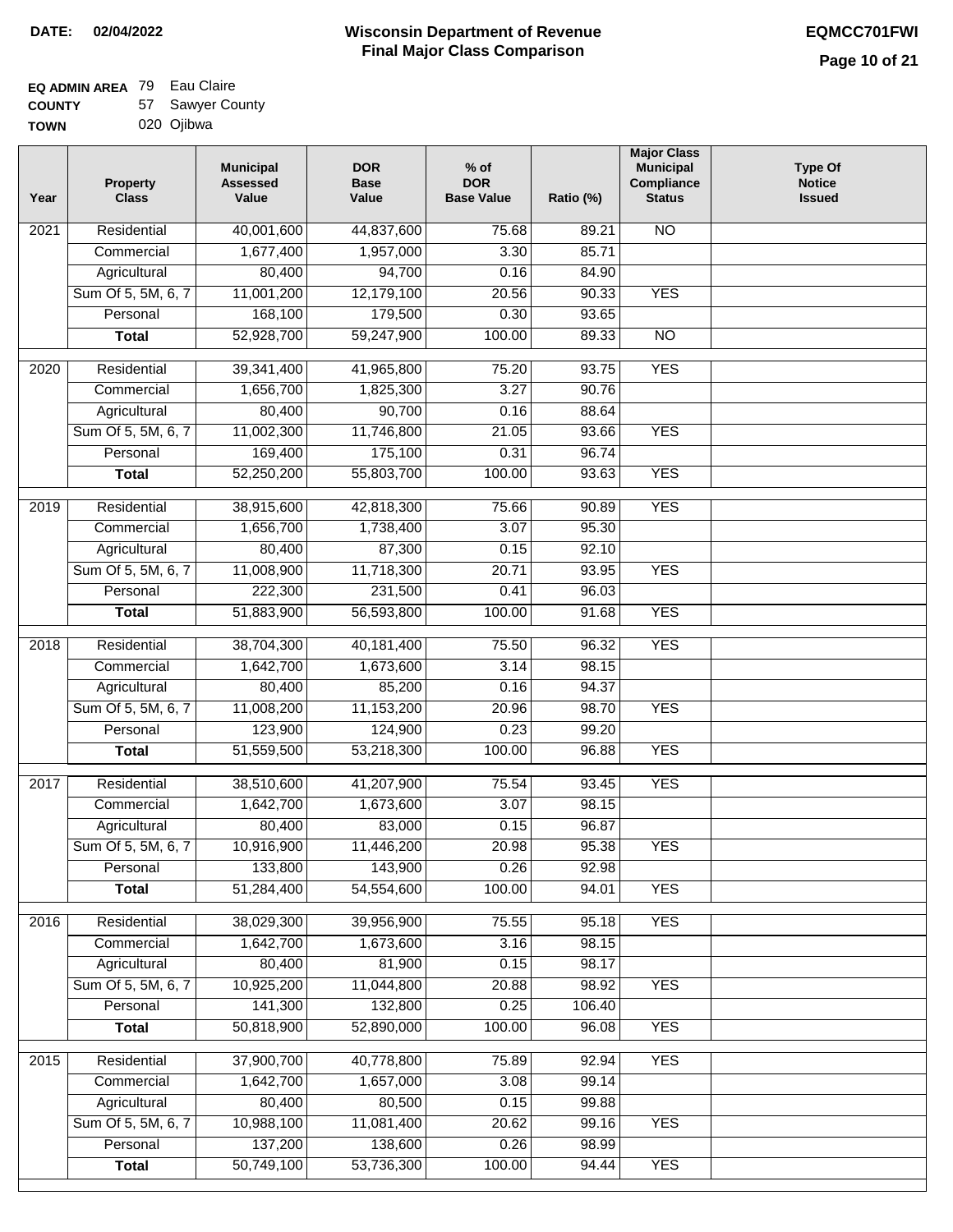#### **Wisconsin Department of Revenue Final Major Class Comparison DATE: 02/04/2022 EQMCC701FWI**

# **EQ ADMIN AREA** 79 Eau Claire

**COUN TOWN** 57 Sa er County

| ۹TΥ | 57 | sawyer Cou   |
|-----|----|--------------|
| V   |    | 022 Radisson |

| Year | <b>Property</b><br><b>Class</b> | <b>Municipal</b><br><b>Assessed</b><br>Value | <b>DOR</b><br><b>Base</b><br>Value | $%$ of<br><b>DOR</b><br><b>Base Value</b> | Ratio (%) | <b>Major Class</b><br><b>Municipal</b><br>Compliance<br><b>Status</b> | <b>Type Of</b><br><b>Notice</b><br><b>Issued</b> |
|------|---------------------------------|----------------------------------------------|------------------------------------|-------------------------------------------|-----------|-----------------------------------------------------------------------|--------------------------------------------------|
| 2021 | Residential                     | 36,427,300                                   | 41,667,900                         | 63.31                                     | 87.42     | N <sub>O</sub>                                                        |                                                  |
|      | Commercial                      | 655,300                                      | 734,300                            | 1.12                                      | 89.24     |                                                                       |                                                  |
|      | Agricultural                    | 556,400                                      | 556,000                            | 0.84                                      | 100.07    |                                                                       |                                                  |
|      | Sum Of 5, 5M, 6, 7              | 25,171,000                                   | 22,651,000                         | 34.41                                     | 111.13    | $\overline{NO}$                                                       |                                                  |
|      | Personal                        | 208,300                                      | 208,300                            | 0.32                                      | 100.00    |                                                                       |                                                  |
|      | <b>Total</b>                    | 63,018,300                                   | 65,817,500                         | 100.00                                    | 95.75     | $\overline{NO}$                                                       |                                                  |
| 2020 | Residential                     | 36,449,800                                   | 40,482,300                         | 62.68                                     | 90.04     | <b>YES</b>                                                            |                                                  |
|      | Commercial                      | 655,300                                      | 692,700                            | 1.07                                      | 94.60     |                                                                       |                                                  |
|      | Agricultural                    | 486,500                                      | 533,900                            | 0.83                                      | 91.12     |                                                                       |                                                  |
|      | Sum Of 5, 5M, 6, 7              | 25,334,400                                   | 22,664,500                         | 35.09                                     | 111.78    | $\overline{NO}$                                                       |                                                  |
|      | Personal                        | 215,000                                      | 215,000                            | 0.33                                      | 100.00    |                                                                       |                                                  |
|      | <b>Total</b>                    | 63,141,000                                   | 64,588,400                         | 100.00                                    | 97.76     | $\overline{NO}$                                                       |                                                  |
| 2019 | Residential                     | 36,412,900                                   | 40,034,700                         | 61.83                                     | 90.95     | <b>YES</b>                                                            |                                                  |
|      | Commercial                      | 655,300                                      | 659,700                            | 1.02                                      | 99.33     |                                                                       |                                                  |
|      | Agricultural                    | 484,600                                      | 512,300                            | 0.79                                      | 94.59     |                                                                       |                                                  |
|      | Sum Of 5, 5M, 6, 7              | 25,391,300                                   | 23,294,200                         | 35.98                                     | 109.00    | <b>YES</b>                                                            |                                                  |
|      | Personal                        | 252,700                                      | 247,700                            | 0.38                                      | 102.02    |                                                                       |                                                  |
|      | <b>Total</b>                    | 63,196,800                                   | 64,748,600                         | 100.00                                    | 97.60     | <b>YES</b>                                                            |                                                  |
|      |                                 |                                              |                                    |                                           |           |                                                                       |                                                  |
| 2018 | Residential                     | 36,507,400                                   | 34,932,000                         | 56.04                                     | 104.51    | <b>YES</b>                                                            |                                                  |
|      | Commercial                      | 655,300                                      | 667,700                            | 1.07                                      | 98.14     |                                                                       |                                                  |
|      | Agricultural                    | 484,700                                      | 497,100                            | 0.80                                      | 97.51     |                                                                       |                                                  |
|      | Sum Of 5, 5M, 6, 7              | 25,454,700                                   | 26,040,200                         | 41.78                                     | 97.75     | <b>YES</b>                                                            |                                                  |
|      | Personal                        | 207,300                                      | 197,400                            | 0.32                                      | 105.02    |                                                                       |                                                  |
|      | <b>Total</b>                    | 63,309,400                                   | 62,334,400                         | 100.00                                    | 101.56    | <b>YES</b>                                                            |                                                  |
| 2017 | Residential                     | 36,029,800                                   | 33,474,800                         | 53.61                                     | 107.63    | <b>YES</b>                                                            |                                                  |
|      | Commercial                      | 655,300                                      | 667,700                            | 1.07                                      | 98.14     |                                                                       |                                                  |
|      | Agricultural                    | 479,900                                      | 480,400                            | 0.77                                      | 99.90     |                                                                       |                                                  |
|      | Sum Of 5, 5M, 6, 7              | 25,381,300                                   | 27,509,800                         | 44.06                                     | 92.26     | <b>YES</b>                                                            |                                                  |
|      | Personal                        | 308,200                                      | 305,200                            | 0.49                                      | 100.98    |                                                                       |                                                  |
|      | <b>Total</b>                    | 62,854,500                                   | 62,437,900                         | 100.00                                    | 100.67    | <b>YES</b>                                                            |                                                  |
| 2016 | Residential                     | 37,836,800                                   | 33,991,400                         | 53.66                                     | 111.31    | $\overline{NO}$                                                       |                                                  |
|      | Commercial                      | 638,300                                      | 651,000                            | 1.03                                      | 98.05     |                                                                       |                                                  |
|      | Agricultural                    | 500,800                                      | 472,100                            | 0.75                                      | 106.08    |                                                                       |                                                  |
|      | Sum Of 5, 5M, 6, 7              | 25, 141, 100                                 | 27,949,500                         | 44.12                                     | 89.95     | $\overline{NO}$                                                       |                                                  |
|      | Personal                        | 296,000                                      | 281,900                            | 0.45                                      | 105.00    |                                                                       |                                                  |
|      | <b>Total</b>                    | 64,413,000                                   | 63,345,900                         | 100.00                                    | 101.68    | N <sub>O</sub>                                                        | 2nd Notice of Non-Compliance                     |
| 2015 | Residential                     | 37,828,700                                   | 32,976,200                         | 53.47                                     | 114.72    | N <sub>O</sub>                                                        |                                                  |
|      | Commercial                      | 638,300                                      | 644,600                            | 1.05                                      | 99.02     |                                                                       |                                                  |
|      | Agricultural                    | 500,900                                      | 466,800                            | 0.76                                      | 107.31    |                                                                       |                                                  |
|      | Sum Of 5, 5M, 6, 7              | 24,972,000                                   | 27,330,100                         | 44.31                                     | 91.37     | <b>YES</b>                                                            |                                                  |
|      | Personal                        | 271,400                                      | 258,500                            | 0.42                                      | 104.99    |                                                                       |                                                  |
|      | <b>Total</b>                    | 64,211,300                                   | 61,676,200                         | 100.00                                    | 104.11    | $\overline{NO}$                                                       | Non-Compliance Notice                            |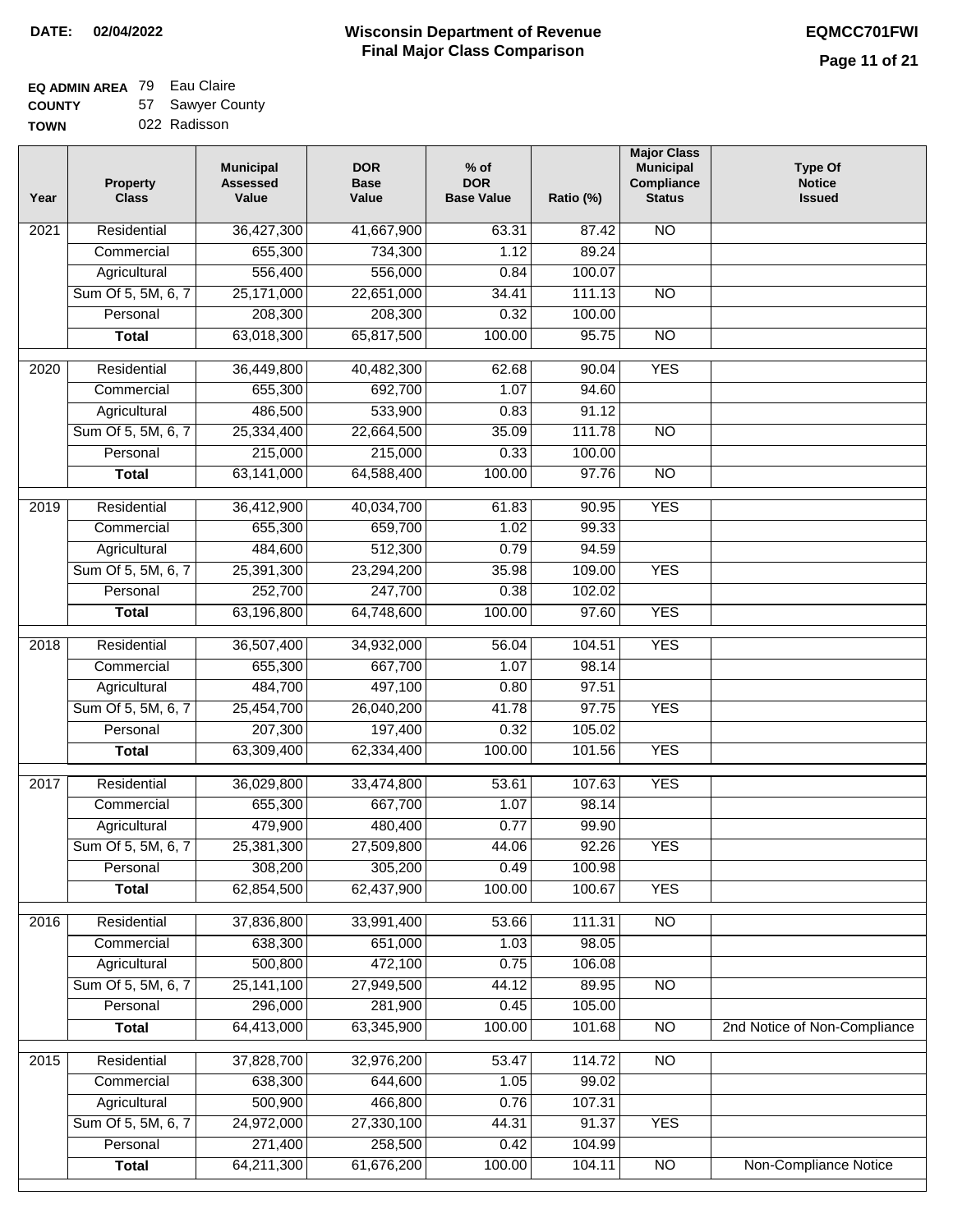#### **EQ ADMIN AREA** 79 Eau Claire **COUNTY** 57 Sawyer County

**TOWN** 024 Round Lake

| Year              | <b>Property</b><br><b>Class</b> | <b>Municipal</b><br><b>Assessed</b><br>Value | <b>DOR</b><br><b>Base</b><br>Value | % of<br><b>DOR</b><br><b>Base Value</b> | Ratio (%) | <b>Major Class</b><br><b>Municipal</b><br>Compliance<br><b>Status</b> | <b>Type Of</b><br><b>Notice</b><br><b>Issued</b> |
|-------------------|---------------------------------|----------------------------------------------|------------------------------------|-----------------------------------------|-----------|-----------------------------------------------------------------------|--------------------------------------------------|
| $\overline{202}1$ | Residential                     | 334,557,700                                  | 385,557,700                        | $\frac{1}{92.19}$                       | 86.77     | <b>NO</b>                                                             |                                                  |
|                   | Commercial                      | 9,026,800                                    | 10,550,100                         | 2.52                                    | 85.56     |                                                                       |                                                  |
|                   | Agricultural                    | 177,000                                      | 192,100                            | 0.05                                    | 92.14     |                                                                       |                                                  |
|                   | Sum Of 5, 5M, 6, 7              | 20,804,000                                   | 21,504,700                         | 5.14                                    | 96.74     |                                                                       |                                                  |
|                   | Personal                        | 393,200                                      | 432,100                            | 0.10                                    | 91.00     |                                                                       |                                                  |
|                   | <b>Total</b>                    | 364,958,700                                  | 418,236,700                        | 100.00                                  | 87.26     | $\overline{NO}$                                                       |                                                  |
| $\overline{2020}$ | Residential                     | 332,480,200                                  | 368,528,200                        | 92.39                                   | 90.22     | <b>YES</b>                                                            |                                                  |
|                   | Commercial                      | 9,008,500                                    | 9,934,000                          | 2.49                                    | 90.68     |                                                                       |                                                  |
|                   | Agricultural                    | 177,000                                      | 184,700                            | 0.05                                    | 95.83     |                                                                       |                                                  |
|                   | Sum Of 5, 5M, 6, 7              | 20,938,400                                   | 19,807,300                         | 4.97                                    | 105.71    |                                                                       |                                                  |
|                   | Personal                        | 450,500                                      | 450,500                            | 0.11                                    | 100.00    |                                                                       |                                                  |
|                   | <b>Total</b>                    | 363,054,600                                  | 398,904,700                        | 100.00                                  | 91.01     | <b>YES</b>                                                            |                                                  |
|                   |                                 |                                              |                                    |                                         |           |                                                                       |                                                  |
| 2019              | Residential                     | 330,273,300                                  | 342,357,100                        | 91.51                                   | 96.47     | <b>YES</b>                                                            |                                                  |
|                   | Commercial                      | 8,983,900                                    | 10,431,100                         | 2.79                                    | 86.13     |                                                                       |                                                  |
|                   | Agricultural                    | 175,900                                      | 175,900                            | 0.05                                    | 100.00    |                                                                       |                                                  |
|                   | Sum Of 5, 5M, 6, 7              | 20,943,700                                   | 20,910,200                         | 5.59                                    | 100.16    |                                                                       |                                                  |
|                   | Personal                        | 233,700                                      | 233,700                            | 0.06                                    | 100.00    |                                                                       |                                                  |
|                   | <b>Total</b>                    | 360,610,500                                  | 374,108,000                        | 100.00                                  | 96.39     | <b>YES</b>                                                            |                                                  |
| 2018              | Residential                     | 325,194,200                                  | 328,020,500                        | 89.15                                   | 99.14     | <b>YES</b>                                                            |                                                  |
|                   | Commercial                      | 10,305,600                                   | 10,901,100                         | 2.96                                    | 94.54     |                                                                       |                                                  |
|                   | Agricultural                    | 188,300                                      | 189,600                            | 0.05                                    | 99.31     |                                                                       |                                                  |
|                   | Sum Of 5, 5M, 6, 7              | 31,806,400                                   | 28,564,800                         | 7.76                                    | 111.35    |                                                                       |                                                  |
|                   | Personal                        | 247,800                                      | 247,800                            | 0.07                                    | 100.00    |                                                                       |                                                  |
|                   | <b>Total</b>                    | 367,742,300                                  | 367,923,800                        | 100.00                                  | 99.95     | <b>YES</b>                                                            |                                                  |
| 2017              | Residential                     | 324,250,500                                  | 339,753,700                        | 89.23                                   | 95.44     | <b>YES</b>                                                            |                                                  |
|                   | Commercial                      | 10,296,100                                   | 10,574,400                         | 2.78                                    | 97.37     |                                                                       |                                                  |
|                   | Agricultural                    | 182,100                                      | 178,900                            | 0.05                                    | 101.79    |                                                                       |                                                  |
|                   | Sum Of 5, 5M, 6, 7              | 32,150,300                                   | 29,956,100                         | 7.87                                    | 107.32    |                                                                       |                                                  |
|                   | Personal                        | 294,500                                      | 294,500                            | 0.08                                    | 100.00    |                                                                       |                                                  |
|                   | <b>Total</b>                    | 367, 173, 500                                | 380,757,600                        | 100.00                                  | 96.43     | <b>YES</b>                                                            |                                                  |
| 2016              | Residential                     | 325,389,000                                  | 329,516,800                        | 89.24                                   | 98.75     | <b>YES</b>                                                            |                                                  |
|                   | Commercial                      | 10,171,400                                   | 10,431,600                         | 2.83                                    | 97.51     |                                                                       |                                                  |
|                   | Agricultural                    | 182,600                                      | 176,500                            | 0.05                                    | 103.46    |                                                                       |                                                  |
|                   | Sum Of 5, 5M, 6, 7              | 32,515,200                                   | 28,702,400                         | 7.77                                    | 113.28    |                                                                       |                                                  |
|                   | Personal                        | 438,500                                      | 417,600                            | 0.11                                    | 105.00    |                                                                       |                                                  |
|                   | <b>Total</b>                    | 368,696,700                                  | 369,244,900                        | 100.00                                  | 99.85     | <b>YES</b>                                                            |                                                  |
| 2015              | Residential                     | 327,212,500                                  | 331,904,400                        | 88.87                                   | 98.59     | <b>YES</b>                                                            |                                                  |
|                   | Commercial                      | 10,235,300                                   | 10,328,300                         | 2.77                                    | 99.10     |                                                                       |                                                  |
|                   | Agricultural                    | 182,500                                      | 173,400                            | 0.05                                    | 105.25    |                                                                       |                                                  |
|                   | Sum Of 5, 5M, 6, 7              | 34,234,900                                   | 30,636,700                         | 8.20                                    | 111.74    | $\overline{NO}$                                                       |                                                  |
|                   | Personal                        | 449,500                                      | 428,200                            | 0.11                                    | 104.97    |                                                                       |                                                  |
|                   | <b>Total</b>                    | 372,314,700                                  | 373,471,000                        | 100.00                                  | 99.69     | N <sub>O</sub>                                                        |                                                  |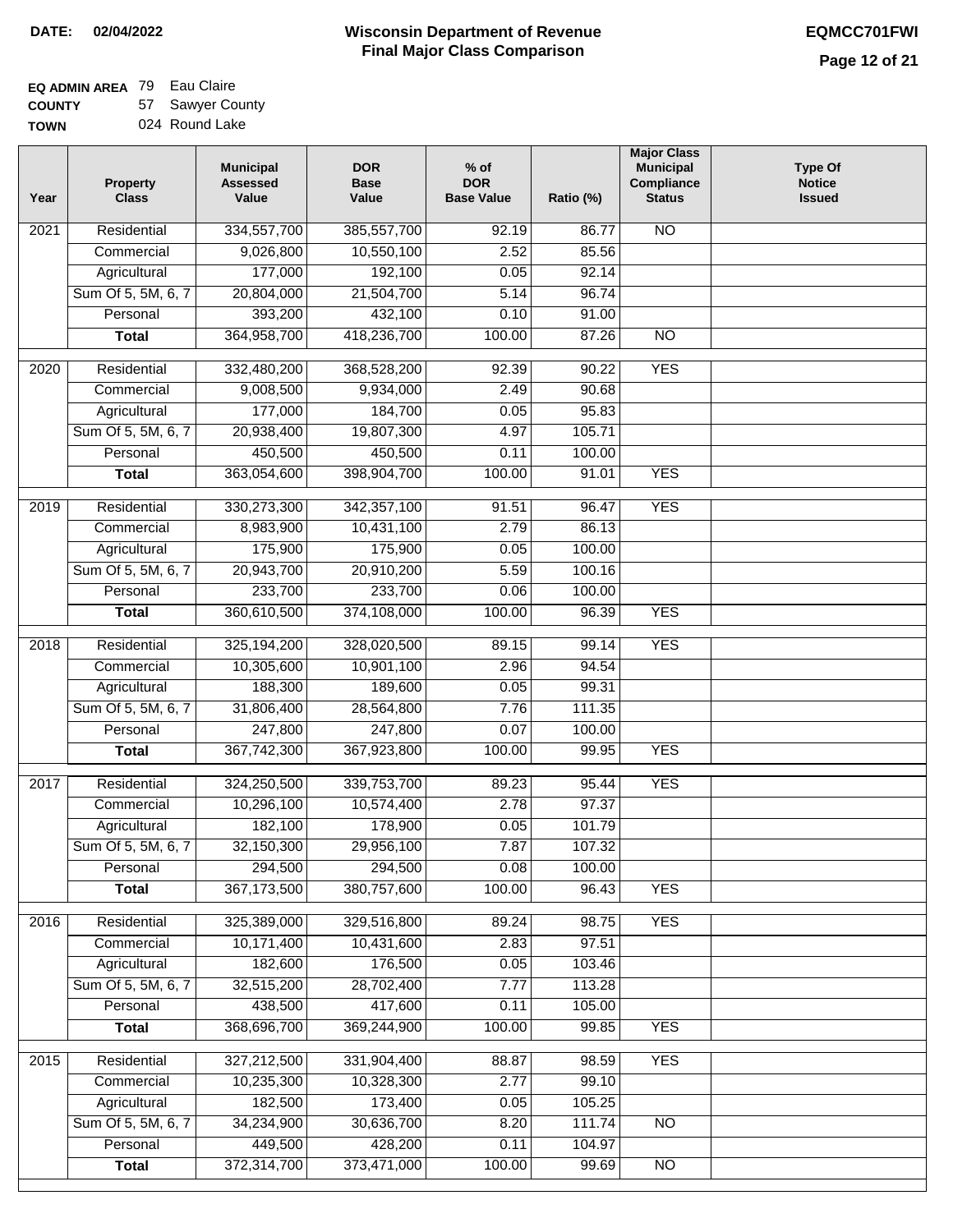#### **EQ ADMIN AREA** 79 Eau Claire **COUNTY** 57 Sawyer County

**TOWN** 026 Sand Lake

| Year | <b>Property</b><br><b>Class</b> | <b>Municipal</b><br><b>Assessed</b><br>Value | <b>DOR</b><br><b>Base</b><br>Value | $%$ of<br><b>DOR</b><br><b>Base Value</b> | Ratio (%) | <b>Major Class</b><br><b>Municipal</b><br>Compliance<br><b>Status</b> | <b>Type Of</b><br><b>Notice</b><br><b>Issued</b> |
|------|---------------------------------|----------------------------------------------|------------------------------------|-------------------------------------------|-----------|-----------------------------------------------------------------------|--------------------------------------------------|
| 2021 | Residential                     | 370,193,800                                  | 422,618,900                        | 92.92                                     | 87.60     | <b>NO</b>                                                             |                                                  |
|      | Commercial                      | 9,114,300                                    | 10,478,300                         | 2.30                                      | 86.98     |                                                                       |                                                  |
|      | Agricultural                    | 548,000                                      | 548,100                            | 0.12                                      | 99.98     |                                                                       |                                                  |
|      | Sum Of 5, 5M, 6, 7              | 17,213,100                                   | 18,528,400                         | 4.07                                      | 92.90     |                                                                       |                                                  |
|      | Personal                        | 2,522,100                                    | 2,654,800                          | 0.58                                      | 95.00     |                                                                       |                                                  |
|      | <b>Total</b>                    | 399,591,300                                  | 454,828,500                        | 100.00                                    | 87.86     | $\overline{NO}$                                                       |                                                  |
| 2020 | Residential                     | 365,761,200                                  | 383,785,500                        | 92.33                                     | 95.30     | <b>YES</b>                                                            |                                                  |
|      | Commercial                      | 9,011,000                                    | 10,373,400                         | 2.50                                      | 86.87     |                                                                       |                                                  |
|      | Agricultural                    | 480,800                                      | 527,700                            | 0.13                                      | 91.11     |                                                                       |                                                  |
|      | Sum Of 5, 5M, 6, 7              | 17,188,800                                   | 18,432,700                         | 4.43                                      | 93.25     |                                                                       |                                                  |
|      | Personal                        | 2,553,000                                    | 2,553,000                          | 0.61                                      | 100.00    |                                                                       |                                                  |
|      | <b>Total</b>                    | 394,994,800                                  | 415,672,300                        | 100.00                                    | 95.03     | <b>YES</b>                                                            |                                                  |
|      |                                 |                                              |                                    |                                           |           |                                                                       |                                                  |
| 2019 | Residential                     | 362,552,700                                  | 376,808,100                        | 92.54                                     | 96.22     | <b>YES</b>                                                            |                                                  |
|      | Commercial                      | 8,907,400                                    | 9,780,700                          | 2.40                                      | 91.07     |                                                                       |                                                  |
|      | Agricultural                    | 481,000                                      | 507,400                            | 0.12                                      | 94.80     |                                                                       |                                                  |
|      | Sum Of 5, 5M, 6, 7              | 17,178,000                                   | 17,513,700                         | 4.30                                      | 98.08     |                                                                       |                                                  |
|      | Personal                        | 2,582,000                                    | 2,582,000                          | 0.63                                      | 100.00    |                                                                       |                                                  |
|      | <b>Total</b>                    | 391,701,100                                  | 407,191,900                        | 100.00                                    | 96.20     | <b>YES</b>                                                            |                                                  |
| 2018 | Residential                     | 358,853,000                                  | 362,273,300                        | 92.89                                     | 99.06     | <b>YES</b>                                                            |                                                  |
|      | Commercial                      | 8,269,300                                    | 8,922,200                          | 2.29                                      | 92.68     |                                                                       |                                                  |
|      | Agricultural                    | 478,600                                      | 490,400                            | 0.13                                      | 97.59     |                                                                       |                                                  |
|      | Sum Of 5, 5M, 6, 7              | 17,199,100                                   | 15,880,700                         | 4.07                                      | 108.30    |                                                                       |                                                  |
|      | Personal                        | 2,448,200                                    | 2,448,200                          | 0.63                                      | 100.00    |                                                                       |                                                  |
|      | <b>Total</b>                    | 387,248,200                                  | 390,014,800                        | 100.00                                    | 99.29     | <b>YES</b>                                                            |                                                  |
| 2017 | Residential                     | 355,543,200                                  | 352,273,500                        | 92.16                                     | 100.93    | <b>YES</b>                                                            |                                                  |
|      | Commercial                      | 8,134,200                                    | 8,792,500                          | 2.30                                      | 92.51     |                                                                       |                                                  |
|      | Agricultural                    | 473,100                                      | 472,800                            | 0.12                                      | 100.06    |                                                                       |                                                  |
|      | Sum Of 5, 5M, 6, 7              | 17,207,800                                   | 17,548,800                         | 4.59                                      | 98.06     |                                                                       |                                                  |
|      | Personal                        | 3,153,400                                    | 3,153,400                          | 0.82                                      | 100.00    |                                                                       |                                                  |
|      | <b>Total</b>                    | 384,511,700                                  | 382,241,000                        | 100.00                                    | 100.59    | <b>YES</b>                                                            |                                                  |
|      |                                 |                                              |                                    |                                           |           |                                                                       |                                                  |
| 2016 | Residential                     | 377,759,200                                  | 350,228,000                        | 92.62                                     | 107.86    | <b>YES</b>                                                            |                                                  |
|      | Commercial                      | 8,430,500                                    | 8,726,100                          | 2.31                                      | 96.61     |                                                                       |                                                  |
|      | Agricultural                    | 473,400                                      | 471,100                            | 0.12                                      | 100.49    |                                                                       |                                                  |
|      | Sum Of 5, 5M, 6, 7              | 17,259,500                                   | 16,065,900                         | 4.25                                      | 107.43    |                                                                       |                                                  |
|      | Personal                        | 2,892,300<br>406,814,900                     | 2,629,500                          | 0.70                                      | 109.99    |                                                                       |                                                  |
|      | <b>Total</b>                    |                                              | 378,120,600                        | 100.00                                    | 107.59    | <b>YES</b>                                                            |                                                  |
| 2015 | Residential                     | 375,696,400                                  | 344, 341, 000                      | 92.88                                     | 109.11    | <b>YES</b>                                                            |                                                  |
|      | Commercial                      | 8,745,400                                    | 8,729,600                          | 2.35                                      | 100.18    |                                                                       |                                                  |
|      | Agricultural                    | 472,900                                      | 464,900                            | 0.13                                      | 101.72    |                                                                       |                                                  |
|      | Sum Of 5, 5M, 6, 7              | 17,336,500                                   | 14,708,500                         | 3.97                                      | 117.87    |                                                                       |                                                  |
|      | Personal                        | 2,942,900                                    | 2,494,000                          | 0.67                                      | 118.00    |                                                                       |                                                  |
|      | <b>Total</b>                    | 405,194,100                                  | 370,738,000                        | 100.00                                    | 109.29    | <b>YES</b>                                                            |                                                  |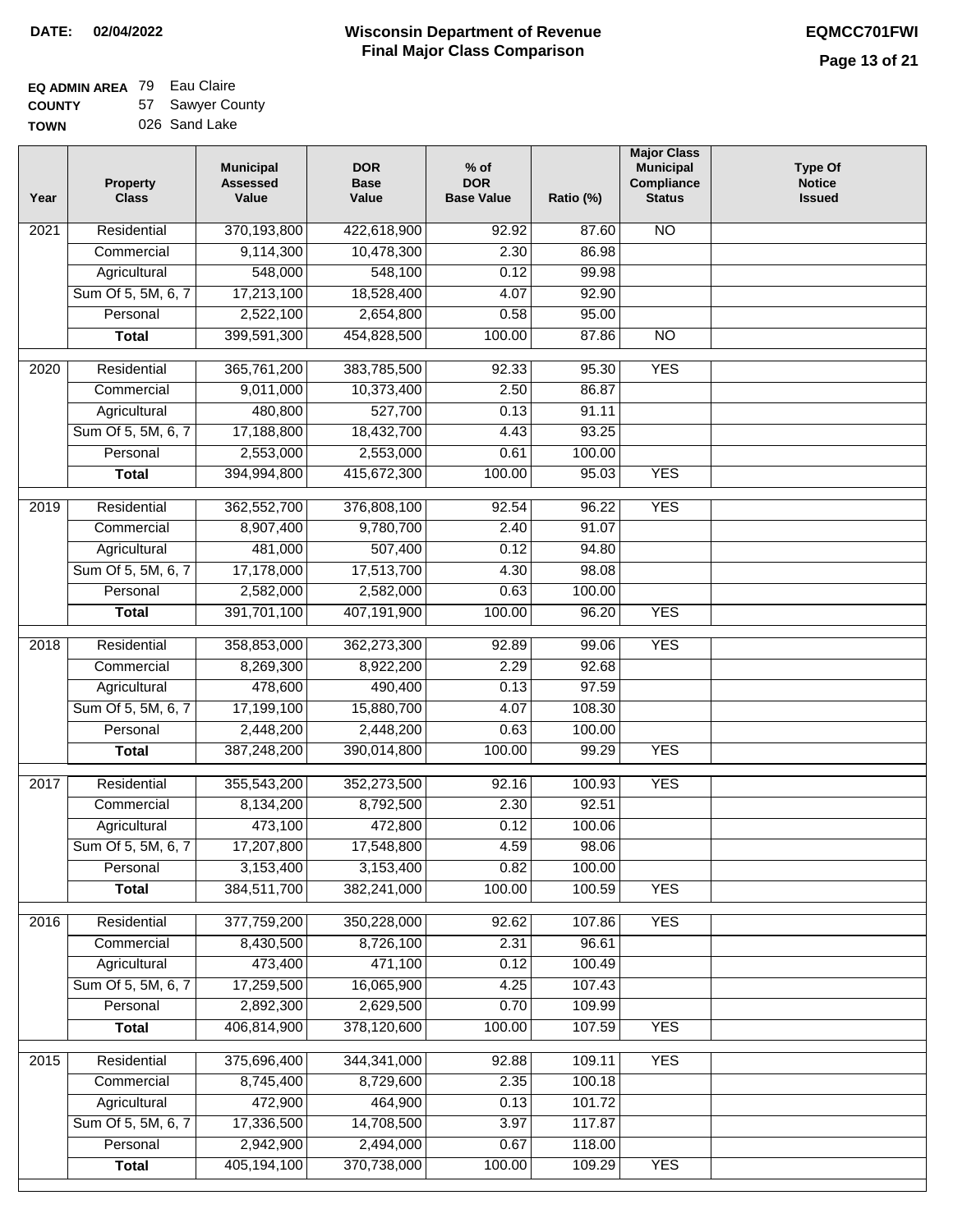#### **EQ ADMIN AREA** 79 Eau Claire **COUNTY** 57 Sawyer County

**TOWN** 028 Spider Lake

| Year              | <b>Property</b><br><b>Class</b> | <b>Municipal</b><br><b>Assessed</b><br>Value | <b>DOR</b><br><b>Base</b><br>Value | $%$ of<br><b>DOR</b><br><b>Base Value</b> | Ratio (%)        | <b>Major Class</b><br><b>Municipal</b><br>Compliance<br><b>Status</b> | <b>Type Of</b><br><b>Notice</b><br><b>Issued</b> |
|-------------------|---------------------------------|----------------------------------------------|------------------------------------|-------------------------------------------|------------------|-----------------------------------------------------------------------|--------------------------------------------------|
| $\overline{202}1$ | Residential                     | 256,166,200                                  | 295,763,800                        | 88.41                                     | 86.61            | <b>NO</b>                                                             |                                                  |
|                   | Commercial                      | 11,110,400                                   | 12,501,200                         | 3.74                                      | 88.87            |                                                                       |                                                  |
|                   | Agricultural                    | 71,900                                       | 84,200                             | 0.03                                      | 85.39            |                                                                       |                                                  |
|                   | Sum Of 5, 5M, 6, 7              | 26,730,100                                   | 25,603,500                         | 7.65                                      | 104.40           |                                                                       |                                                  |
|                   | Personal                        | 578,700                                      | 595,300                            | 0.18                                      | 97.21            |                                                                       |                                                  |
|                   | <b>Total</b>                    | 294,657,300                                  | 334,548,000                        | 100.00                                    | 88.08            | $\overline{NO}$                                                       |                                                  |
| 2020              | Residential                     | 255,647,400                                  | 265,969,900                        | 87.95                                     | 96.12            | <b>YES</b>                                                            |                                                  |
|                   | Commercial                      | 10,918,500                                   | 11,607,400                         | 3.84                                      | 94.06            |                                                                       |                                                  |
|                   | Agricultural                    | 71,900                                       | 80,800                             | 0.03                                      | 88.99            |                                                                       |                                                  |
|                   | Sum Of 5, 5M, 6, 7              | 27,031,300                                   | 24,255,800                         | 8.02                                      | 111.44           |                                                                       |                                                  |
|                   | Personal                        | 481,000                                      | 482,400                            | 0.16                                      | 99.71            |                                                                       |                                                  |
|                   | <b>Total</b>                    | 294,150,100                                  | 302,396,300                        | 100.00                                    | 97.27            | <b>YES</b>                                                            |                                                  |
|                   |                                 |                                              |                                    |                                           |                  |                                                                       |                                                  |
| 2019              | Residential                     | 254,894,600                                  | 285,127,800                        | 88.97                                     | 89.40            | $\overline{3}$                                                        |                                                  |
|                   | Commercial                      | 10,773,500                                   | 10,915,800                         | 3.41                                      | 98.70            |                                                                       |                                                  |
|                   | Agricultural                    | 71,200                                       | 77,200                             | 0.02                                      | 92.23            |                                                                       |                                                  |
|                   | Sum Of 5, 5M, 6, 7              | 27,164,500                                   | 23,793,600                         | 7.42                                      | 114.17           |                                                                       |                                                  |
|                   | Personal                        | 488,700                                      | 549,100                            | 0.17                                      | 89.00            |                                                                       |                                                  |
|                   | <b>Total</b>                    | 293,392,500                                  | 320,463,500                        | 100.00                                    | 91.55            | $\overline{NO}$                                                       |                                                  |
| 2018              | Residential                     | 253,914,500                                  | 272,134,300                        | 88.66                                     | 93.30            | <b>YES</b>                                                            |                                                  |
|                   | Commercial                      | 10,898,700                                   | 10,794,400                         | 3.52                                      | 100.97           |                                                                       |                                                  |
|                   | Agricultural                    | 71,200                                       | 74,900                             | 0.02                                      | 95.06            |                                                                       |                                                  |
|                   | Sum Of 5, 5M, 6, 7              | 27,126,400                                   | 23,512,600                         | 7.66                                      | 115.37           |                                                                       |                                                  |
|                   | Personal                        | 411,200                                      | 437,600                            | 0.14                                      | 93.97            |                                                                       |                                                  |
|                   | <b>Total</b>                    | 292,422,000                                  | 306,953,800                        | 100.00                                    | 95.27            | <b>YES</b>                                                            |                                                  |
| 2017              | Residential                     | 252,405,800                                  | 262,632,600                        | 87.17                                     | 96.11            | <b>YES</b>                                                            |                                                  |
|                   | Commercial                      | 10,822,800                                   | 10,713,600                         | 3.56                                      | 101.02           |                                                                       |                                                  |
|                   | Agricultural                    | 71,200                                       | 73,100                             | 0.02                                      | 97.40            |                                                                       |                                                  |
|                   | Sum Of 5, 5M, 6, 7              | 27,076,300                                   | 27,420,900                         | 9.10                                      | 98.74            |                                                                       |                                                  |
|                   | Personal                        | 440,900                                      | 454,500                            | 0.15                                      | 97.01            |                                                                       |                                                  |
|                   | <b>Total</b>                    | 290,817,000                                  | 301,294,700                        | 100.00                                    | 96.52            | <b>YES</b>                                                            |                                                  |
|                   |                                 |                                              |                                    |                                           |                  |                                                                       |                                                  |
| 2016              | Residential                     | 250,952,700                                  | 250,462,900                        | 86.50                                     | 100.20           | <b>YES</b>                                                            |                                                  |
|                   | Commercial                      | 11,675,100                                   | 11,729,000                         | 4.05                                      | 99.54            |                                                                       |                                                  |
|                   | Agricultural                    | 71,200                                       | 72,000                             | 0.02                                      | 98.89            |                                                                       |                                                  |
|                   | Sum Of 5, 5M, 6, 7              | 27,385,500                                   | 26,829,200                         | 9.27                                      | 102.07           |                                                                       |                                                  |
|                   | Personal                        | 452,600                                      | 443,300                            | 0.15                                      | 102.10<br>100.35 |                                                                       |                                                  |
|                   | <b>Total</b>                    | 290,537,100                                  | 289,536,400                        | 100.00                                    |                  | <b>YES</b>                                                            |                                                  |
| 2015              | Residential                     | 249,875,800                                  | 251,194,400                        | 86.38                                     | 99.48            | <b>YES</b>                                                            |                                                  |
|                   | Commercial                      | 12,391,000                                   | 12,253,600                         | 4.21                                      | 101.12           |                                                                       |                                                  |
|                   | Agricultural                    | 71,200                                       | 71,400                             | 0.02                                      | 99.72            |                                                                       |                                                  |
|                   | Sum Of 5, 5M, 6, 7              | 27,177,900                                   | 26,662,400                         | 9.17                                      | 101.93           | <b>YES</b>                                                            |                                                  |
|                   | Personal                        | 569,700                                      | 606,000                            | 0.21                                      | 94.01            |                                                                       |                                                  |
|                   | <b>Total</b>                    | 290,085,600                                  | 290,787,800                        | 100.00                                    | 99.76            | <b>YES</b>                                                            |                                                  |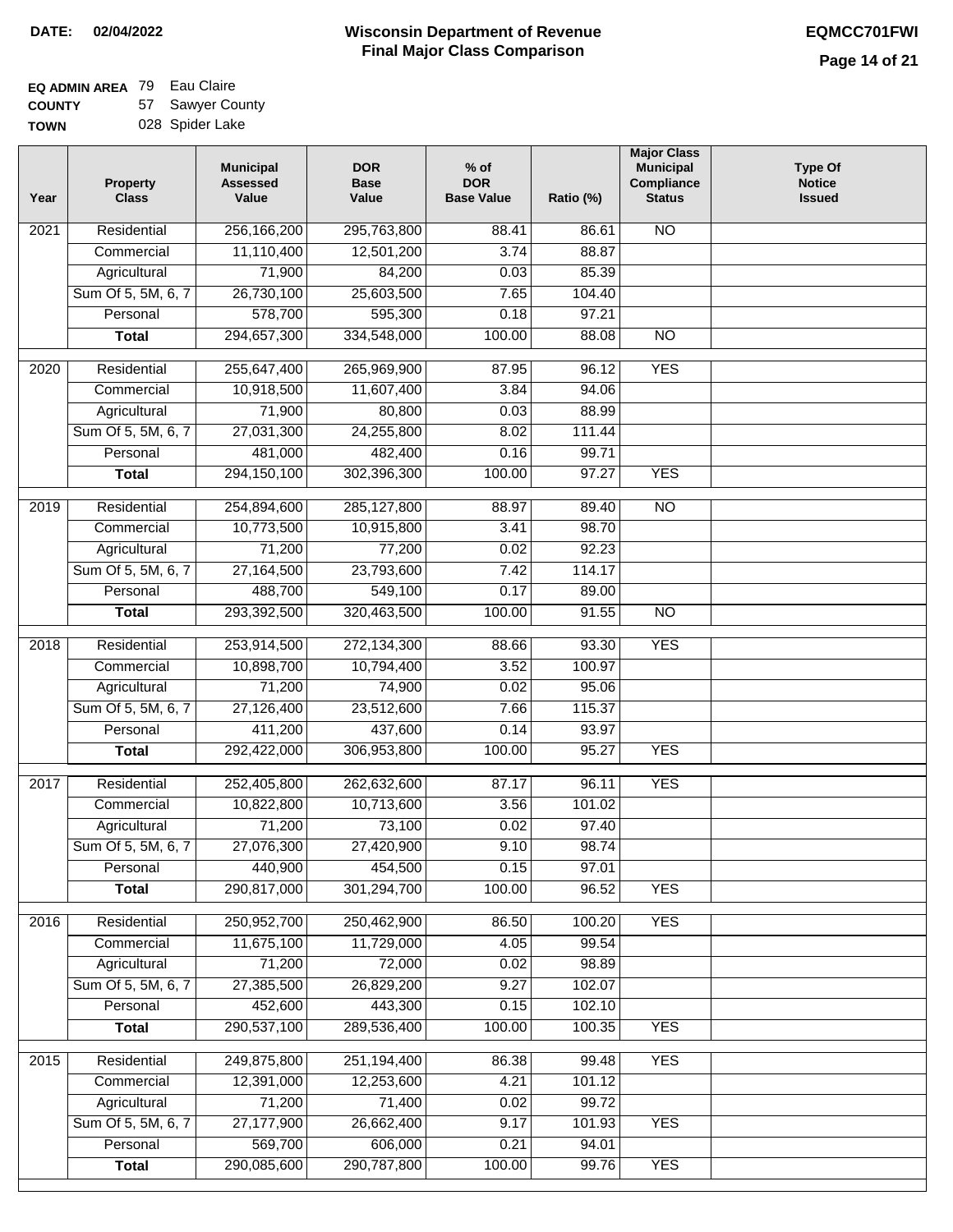#### **EQ ADMIN AREA** 79 Eau Claire **COUNTY**  $\overline{r}$

| <b>COUNTY</b> | 57 Sawyer County |
|---------------|------------------|
| <b>TOWN</b>   | 030 Weirgor      |

| Year | <b>Property</b><br><b>Class</b> | <b>Municipal</b><br><b>Assessed</b><br>Value | <b>DOR</b><br><b>Base</b><br>Value | $%$ of<br><b>DOR</b><br><b>Base Value</b> | Ratio (%) | <b>Major Class</b><br><b>Municipal</b><br>Compliance<br><b>Status</b> | <b>Type Of</b><br><b>Notice</b><br><b>Issued</b> |
|------|---------------------------------|----------------------------------------------|------------------------------------|-------------------------------------------|-----------|-----------------------------------------------------------------------|--------------------------------------------------|
| 2021 | Residential                     | 28,129,400                                   | 31,249,400                         | 67.77                                     | 90.02     | <b>YES</b>                                                            |                                                  |
|      | Commercial                      | 604,400                                      | 781,900                            | 1.70                                      | 77.30     |                                                                       |                                                  |
|      | Agricultural                    | 773,500                                      | 774,800                            | 1.68                                      | 99.83     |                                                                       |                                                  |
|      | Sum Of 5, 5M, 6, 7              | 13,391,600                                   | 13,261,400                         | 28.76                                     | 100.98    | <b>YES</b>                                                            |                                                  |
|      | Personal                        | 41,400                                       | 41,400                             | 0.09                                      | 100.00    |                                                                       |                                                  |
|      | <b>Total</b>                    | 42,940,300                                   | 46,108,900                         | 100.00                                    | 93.13     | <b>YES</b>                                                            |                                                  |
| 2020 | Residential                     | 28,045,600                                   | 27,754,600                         | 65.94                                     | 101.05    | <b>YES</b>                                                            |                                                  |
|      | Commercial                      | 453,000                                      | 594,800                            | 1.41                                      | 76.16     |                                                                       |                                                  |
|      | Agricultural                    | 744,400                                      | 743,600                            | 1.77                                      | 100.11    |                                                                       |                                                  |
|      | Sum Of 5, 5M, 6, 7              | 13,320,400                                   | 12,957,700                         | 30.78                                     | 102.80    | <b>YES</b>                                                            |                                                  |
|      | Personal                        | 42,500                                       | 42,500                             | 0.10                                      | 100.00    |                                                                       |                                                  |
|      | <b>Total</b>                    | 42,605,900                                   | 42,093,200                         | 100.00                                    | 101.22    | <b>YES</b>                                                            |                                                  |
| 2019 | Residential                     | 25,710,300                                   |                                    | 67.48                                     | 89.56     | $\overline{10}$                                                       |                                                  |
|      | Commercial                      | 453,000                                      | 28,708,700<br>566,400              | 1.33                                      | 79.98     |                                                                       |                                                  |
|      |                                 |                                              |                                    |                                           | 108.89    |                                                                       |                                                  |
|      | Agricultural                    | 801,200                                      | 735,800                            | 1.73                                      |           |                                                                       |                                                  |
|      | Sum Of 5, 5M, 6, 7              | 15,696,200                                   | 12,491,200                         | 29.36                                     | 125.66    | $\overline{NO}$                                                       |                                                  |
|      | Personal                        | 42,400                                       | 42,400                             | 0.10                                      | 100.00    |                                                                       |                                                  |
|      | <b>Total</b>                    | 42,703,100                                   | 42,544,500                         | 100.00                                    | 100.37    | $\overline{NO}$                                                       | 1st Notice of Non-Compliance                     |
| 2018 | Residential                     | 25,561,600                                   | 26,183,400                         | 64.95                                     | 97.63     | <b>YES</b>                                                            |                                                  |
|      | Commercial                      | 453,000                                      | 549,900                            | 1.36                                      | 82.38     |                                                                       |                                                  |
|      | Agricultural                    | 801,800                                      | 716,000                            | 1.78                                      | 111.98    |                                                                       |                                                  |
|      | Sum Of 5, 5M, 6, 7              | 15,732,800                                   | 12,818,100                         | 31.80                                     | 122.74    | $\overline{10}$                                                       |                                                  |
|      | Personal                        | 45,100                                       | 47,000                             | 0.12                                      | 95.96     |                                                                       |                                                  |
|      | <b>Total</b>                    | 42,594,300                                   | 40,314,400                         | 100.00                                    | 105.66    | <b>NO</b>                                                             |                                                  |
| 2017 | Residential                     | 25,494,700                                   | 25,528,100                         | 63.18                                     | 99.87     | <b>YES</b>                                                            |                                                  |
|      | Commercial                      | 453,000                                      | 549,900                            | 1.36                                      | 82.38     |                                                                       |                                                  |
|      | Agricultural                    | 801,800                                      | 699,300                            | 1.73                                      | 114.66    |                                                                       |                                                  |
|      | Sum Of 5, 5M, 6, 7              | 15,648,900                                   | 13,524,300                         | 33.47                                     | 115.71    | <b>NO</b>                                                             |                                                  |
|      | Personal                        | 100,900                                      | 106,200                            | 0.26                                      | 95.01     |                                                                       |                                                  |
|      | <b>Total</b>                    | 42,499,300                                   | 40,407,800                         | 100.00                                    | 105.18    | <b>NO</b>                                                             |                                                  |
| 2016 | Residential                     | 25, 141, 400                                 | 25,206,800                         | 62.09                                     | 99.74     | <b>YES</b>                                                            |                                                  |
|      | Commercial                      | 453,000                                      | 549,900                            | 1.35                                      | 82.38     |                                                                       |                                                  |
|      | Agricultural                    | 800,000                                      | 688,200                            | 1.70                                      | 116.25    |                                                                       |                                                  |
|      | Sum Of 5, 5M, 6, 7              | 15,757,500                                   | 14,047,900                         | 34.60                                     | 112.17    | N <sub>O</sub>                                                        |                                                  |
|      | Personal                        | 99,900                                       | 105,200                            | 0.26                                      | 94.96     |                                                                       |                                                  |
|      | <b>Total</b>                    | 42,251,800                                   | 40,598,000                         | 100.00                                    | 104.07    | N <sub>O</sub>                                                        |                                                  |
|      |                                 |                                              |                                    |                                           |           |                                                                       |                                                  |
| 2015 | Residential                     | 24,817,800                                   | 24,853,100                         | 58.96                                     | 99.86     | <b>YES</b>                                                            |                                                  |
|      | Commercial                      | 453,000                                      | 549,900                            | 1.30                                      | 82.38     |                                                                       |                                                  |
|      | Agricultural                    | 799,800                                      | 678,900                            | 1.61                                      | 117.81    |                                                                       |                                                  |
|      | Sum Of 5, 5M, 6, 7              | 15,931,400                                   | 15,966,300                         | 37.88                                     | 99.78     | <b>YES</b>                                                            |                                                  |
|      | Personal                        | 105,200                                      | 105,200                            | 0.25                                      | 100.00    |                                                                       |                                                  |
|      | <b>Total</b>                    | 42,107,200                                   | 42,153,400                         | 100.00                                    | 99.89     | <b>YES</b>                                                            |                                                  |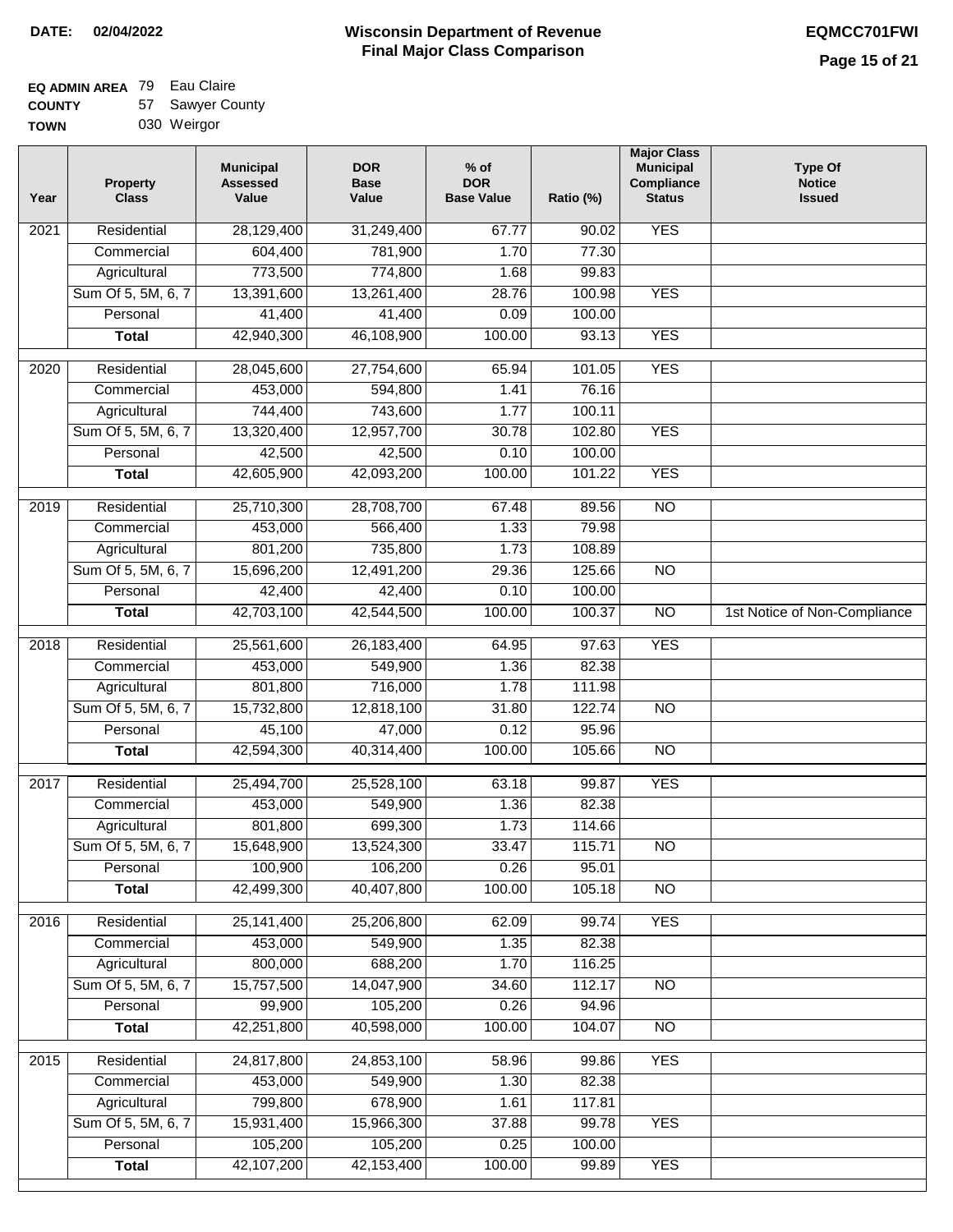#### **Wisconsin Department of Revenue Final Major Class Comparison DATE: 02/04/2022 EQMCC701FWI**

#### **EQ ADMIN AREA** 79 Eau Claire **COUNTY** 57 Sawyer County

| <b>COUNT</b> | IJΙ | Jawyei Cuu |  |
|--------------|-----|------------|--|
| <b>TOWN</b>  |     | 032 Winter |  |

| Year              | <b>Property</b><br><b>Class</b> | <b>Municipal</b><br><b>Assessed</b><br>Value | <b>DOR</b><br><b>Base</b><br>Value | $%$ of<br><b>DOR</b><br><b>Base Value</b> | Ratio (%) | <b>Major Class</b><br><b>Municipal</b><br>Compliance<br><b>Status</b> | <b>Type Of</b><br><b>Notice</b><br><b>Issued</b> |
|-------------------|---------------------------------|----------------------------------------------|------------------------------------|-------------------------------------------|-----------|-----------------------------------------------------------------------|--------------------------------------------------|
| 2021              | Residential                     | 178,711,300                                  | 197,419,000                        | 83.06                                     | 90.52     | <b>YES</b>                                                            |                                                  |
|                   | Commercial                      | 7,942,200                                    | 8,903,600                          | 3.75                                      | 89.20     |                                                                       |                                                  |
|                   | Agricultural                    | 349,200                                      | 367,100                            | 0.15                                      | 95.12     |                                                                       |                                                  |
|                   | Sum Of 5, 5M, 6, 7              | 30,661,700                                   | 29,782,800                         | 12.53                                     | 102.95    | <b>YES</b>                                                            |                                                  |
|                   | Personal                        | 1,136,100                                    | 1,195,900                          | 0.50                                      | 95.00     |                                                                       |                                                  |
|                   | <b>Total</b>                    | 218,800,500                                  | 237,668,400                        | 100.00                                    | 92.06     | <b>YES</b>                                                            |                                                  |
| $\overline{2020}$ | Residential                     | 176,922,400                                  | 182,710,900                        | 82.47                                     | 96.83     | <b>YES</b>                                                            |                                                  |
|                   | Commercial                      | 8,022,000                                    | 8,991,500                          | 4.06                                      | 89.22     |                                                                       |                                                  |
|                   | Agricultural                    | 336,900                                      | 354,200                            | 0.16                                      | 95.12     |                                                                       |                                                  |
|                   | Sum Of 5, 5M, 6, 7              | 30,402,700                                   | 28,122,800                         | 12.69                                     | 108.11    | <b>YES</b>                                                            |                                                  |
|                   | Personal                        | 1,289,300                                    | 1,357,200                          | 0.61                                      | 95.00     |                                                                       |                                                  |
|                   | <b>Total</b>                    | 216,973,300                                  | 221,536,600                        | 100.00                                    | 97.94     | <b>YES</b>                                                            |                                                  |
|                   |                                 |                                              |                                    |                                           |           |                                                                       |                                                  |
| $\frac{2019}{ }$  | Residential                     | 175,051,800                                  | 180,676,200                        | 82.10                                     | 96.89     | <b>YES</b>                                                            |                                                  |
|                   | Commercial                      | 8,013,600                                    | 8,555,000                          | 3.89                                      | 93.67     |                                                                       |                                                  |
|                   | Agricultural                    | 322,900                                      | 340,000                            | 0.15                                      | 94.97     |                                                                       |                                                  |
|                   | Sum Of 5, 5M, 6, 7              | 30,777,100                                   | 29,195,700                         | 13.27                                     | 105.42    | <b>YES</b>                                                            |                                                  |
|                   | Personal                        | 1,246,900                                    | 1,312,500                          | 0.60                                      | 95.00     |                                                                       |                                                  |
|                   | <b>Total</b>                    | 215,412,300                                  | 220,079,400                        | 100.00                                    | 97.88     | <b>YES</b>                                                            |                                                  |
| 2018              | Residential                     | 174,273,600                                  | 178,036,900                        | 82.08                                     | 97.89     | <b>YES</b>                                                            |                                                  |
|                   | Commercial                      | 7,982,500                                    | 8,274,000                          | 3.81                                      | 96.48     |                                                                       |                                                  |
|                   | Agricultural                    | 331,100                                      | 330,800                            | 0.15                                      | 100.09    |                                                                       |                                                  |
|                   | Sum Of 5, 5M, 6, 7              | 30,787,100                                   | 29,027,500                         | 13.38                                     | 106.06    | <b>YES</b>                                                            |                                                  |
|                   | Personal                        | 1,204,400                                    | 1,241,700                          | 0.57                                      | 97.00     |                                                                       |                                                  |
|                   | <b>Total</b>                    | 214,578,700                                  | 216,910,900                        | 100.00                                    | 98.92     | <b>YES</b>                                                            |                                                  |
| 2017              | Residential                     | 172,921,500                                  | 176,877,200                        | 81.13                                     | 97.76     | <b>YES</b>                                                            |                                                  |
|                   | Commercial                      | 7,982,500                                    | 8,274,000                          | 3.80                                      | 96.48     |                                                                       |                                                  |
|                   | Agricultural                    | 318,200                                      | 322,600                            | 0.15                                      | 98.64     |                                                                       |                                                  |
|                   | Sum Of 5, 5M, 6, 7              | 30,793,900                                   | 31,213,100                         | 14.32                                     | 98.66     | <b>YES</b>                                                            |                                                  |
|                   | Personal                        | 1,288,300                                    | 1,328,200                          | 0.61                                      | 97.00     |                                                                       |                                                  |
|                   | <b>Total</b>                    | 213,304,400                                  | 218,015,100                        | 100.00                                    | 97.84     | <b>YES</b>                                                            |                                                  |
| 2016              | Residential                     | 171,507,000                                  | 177,005,000                        | 81.97                                     | 96.89     | <b>YES</b>                                                            |                                                  |
|                   | Commercial                      | 7,981,900                                    | 8,273,100                          | 3.83                                      | 96.48     |                                                                       |                                                  |
|                   | Agricultural                    | 318,200                                      | 317,900                            | 0.15                                      | 100.09    |                                                                       |                                                  |
|                   | Sum Of 5, 5M, 6, 7              | 30,785,900                                   | 28,973,800                         | 13.42                                     | 106.25    | <b>YES</b>                                                            |                                                  |
|                   | Personal                        | 1,363,060                                    | 1,363,100                          | 0.63                                      | 100.00    |                                                                       |                                                  |
|                   | <b>Total</b>                    | 211,956,060                                  | 215,932,900                        | 100.00                                    | 98.16     | <b>YES</b>                                                            |                                                  |
| 2015              | Residential                     | 192,281,700                                  | 174,372,700                        | 81.75                                     | 110.27    | $\overline{NO}$                                                       |                                                  |
|                   | Commercial                      | 9,374,900                                    | 8,199,500                          | 3.84                                      | 114.34    |                                                                       |                                                  |
|                   | Agricultural                    | 315,600                                      | 314,600                            | 0.15                                      | 100.32    |                                                                       |                                                  |
|                   | Sum Of 5, 5M, 6, 7              | 38,495,400                                   | 29,036,000                         | 13.61                                     | 132.58    | NO                                                                    |                                                  |
|                   | Personal                        | 1,588,440                                    | 1,381,300                          | 0.65                                      | 115.00    |                                                                       |                                                  |
|                   | <b>Total</b>                    | 242,056,040                                  | 213,304,100                        | 100.00                                    | 113.48    | $\overline{NO}$                                                       | Final Notice of Non-Compliance                   |
|                   |                                 |                                              |                                    |                                           |           |                                                                       |                                                  |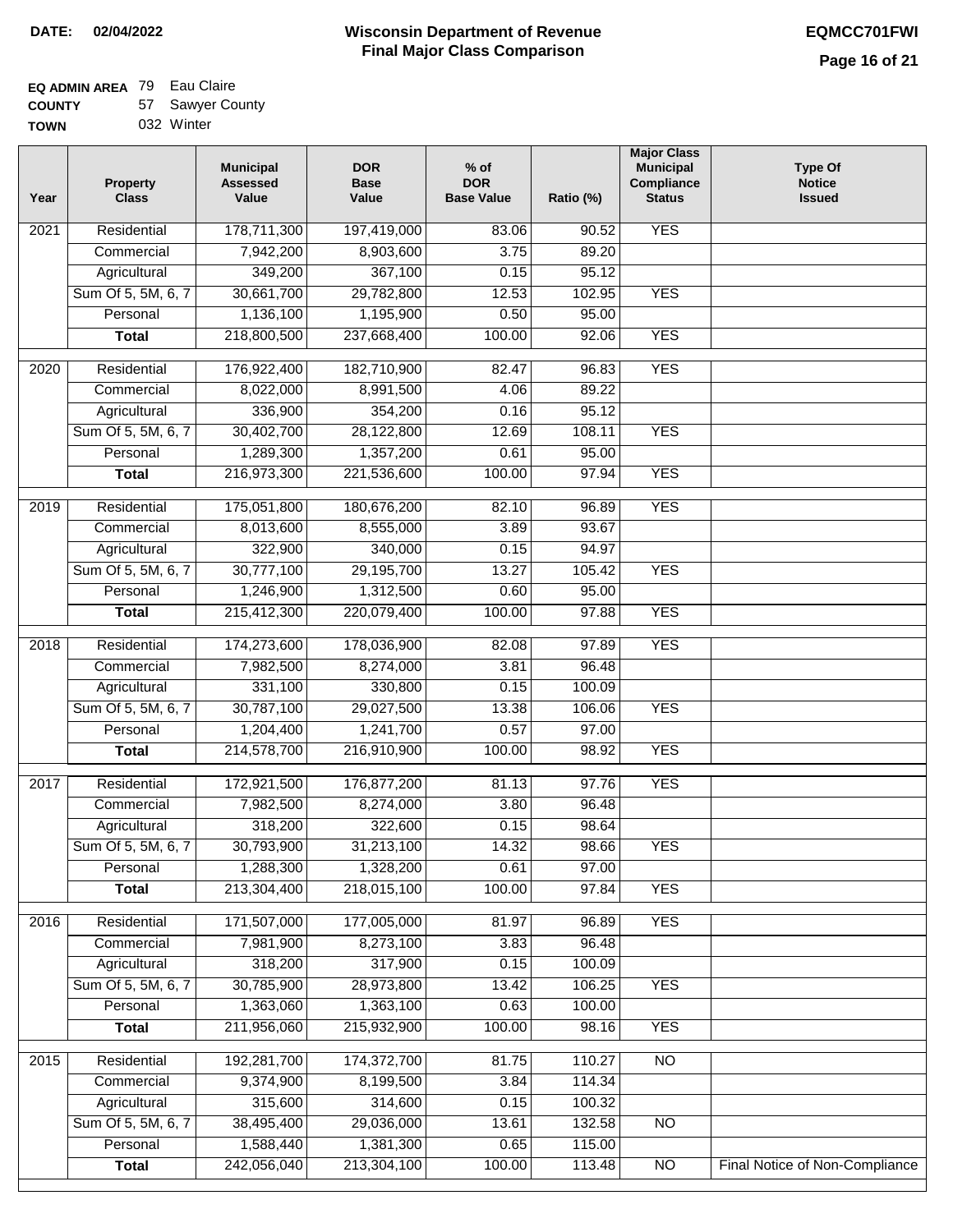### **EQ ADMIN AREA** 79 Eau Claire

**COUNTY VILLAGE** 57 Sawyer County

111 Couderay

| Year | <b>Property</b><br><b>Class</b> | <b>Municipal</b><br><b>Assessed</b><br>Value | <b>DOR</b><br><b>Base</b><br>Value | $%$ of<br><b>DOR</b><br><b>Base Value</b> | Ratio (%) | <b>Major Class</b><br><b>Municipal</b><br>Compliance<br><b>Status</b> | <b>Type Of</b><br><b>Notice</b><br><b>Issued</b> |
|------|---------------------------------|----------------------------------------------|------------------------------------|-------------------------------------------|-----------|-----------------------------------------------------------------------|--------------------------------------------------|
| 2021 | Residential                     | 3,153,200                                    | 3,611,800                          | 88.37                                     | 87.30     | <b>NO</b>                                                             |                                                  |
|      | Commercial                      | 281,600                                      | 320,100                            | 7.83                                      | 87.97     |                                                                       |                                                  |
|      | Agricultural                    | 28,500                                       | 28,500                             | 0.70                                      | 100.00    |                                                                       |                                                  |
|      | Sum Of 5, 5M, 6, 7              | 128,700                                      | 124,100                            | 3.04                                      | 103.71    |                                                                       |                                                  |
|      | Personal                        | 2,600                                        | 2,600                              | 0.06                                      | 100.00    |                                                                       |                                                  |
|      | <b>Total</b>                    | 3,594,600                                    | 4,087,100                          | 100.00                                    | 87.95     | $\overline{NO}$                                                       |                                                  |
| 2020 | Residential                     | 2,839,300                                    | 3,271,200                          | 87.80                                     | 86.80     | $\overline{NO}$                                                       |                                                  |
|      | Commercial                      | 281,600                                      | 302,000                            | 8.11                                      | 93.25     |                                                                       |                                                  |
|      | Agricultural                    | 27,600                                       | 27,400                             | 0.74                                      | 100.73    |                                                                       |                                                  |
|      | Sum Of 5, 5M, 6, 7              | 147,000                                      | 119,700                            | 3.21                                      | 122.81    |                                                                       |                                                  |
|      | Personal                        | 5,500                                        | 5,500                              | 0.15                                      | 100.00    |                                                                       |                                                  |
|      | <b>Total</b>                    | 3,301,000                                    | 3,725,800                          | 100.00                                    | 88.60     | $\overline{NO}$                                                       |                                                  |
| 2019 | Residential                     | 2,814,400                                    | 2,973,800                          | 87.07                                     | 94.64     | <b>YES</b>                                                            |                                                  |
|      | Commercial                      | 281,600                                      | 287,600                            | 8.42                                      | 97.91     |                                                                       |                                                  |
|      | Agricultural                    | 23,900                                       | 29,900                             | 0.88                                      | 79.93     |                                                                       |                                                  |
|      | Sum Of 5, 5M, 6, 7              | 147,000                                      | 118,800                            | 3.48                                      | 123.74    |                                                                       |                                                  |
|      | Personal                        | 5,100                                        | 5,300                              | 0.16                                      | 96.23     |                                                                       |                                                  |
|      | <b>Total</b>                    | 3,272,000                                    | 3,415,400                          | 100.00                                    | 95.80     | <b>YES</b>                                                            |                                                  |
| 2018 | Residential                     | 2,814,400                                    | 2,703,400                          | 86.27                                     | 104.11    | <b>YES</b>                                                            |                                                  |
|      | Commercial                      | 281,600                                      | 279,300                            | 8.91                                      | 100.82    |                                                                       |                                                  |
|      | Agricultural                    | 23,100                                       | 25,300                             | 0.81                                      | 91.30     |                                                                       |                                                  |
|      | Sum Of 5, 5M, 6, 7              | 147,000                                      | 118,900                            | 3.79                                      | 123.63    |                                                                       |                                                  |
|      | Personal                        | 6,300                                        | 6,700                              | 0.21                                      | 94.03     |                                                                       |                                                  |
|      | <b>Total</b>                    | 3,272,400                                    | 3,133,600                          | 100.00                                    | 104.43    | <b>YES</b>                                                            |                                                  |
| 2017 | Residential                     | 2,816,400                                    | 2,628,100                          | 85.54                                     | 107.16    | <b>YES</b>                                                            |                                                  |
|      | Commercial                      | 252,600                                      | 248,400                            | 8.08                                      | 101.69    |                                                                       |                                                  |
|      | Agricultural                    | 23,100                                       | 24,600                             | 0.80                                      | 93.90     |                                                                       |                                                  |
|      | Sum Of 5, 5M, 6, 7              | 147,000                                      | 140,900                            | 4.59                                      | 104.33    |                                                                       |                                                  |
|      | Personal                        | 29,000                                       | 30,500                             | 0.99                                      | 95.08     |                                                                       |                                                  |
|      | <b>Total</b>                    | 3,268,100                                    | 3,072,500                          | 100.00                                    | 106.37    | <b>YES</b>                                                            |                                                  |
| 2016 | Residential                     | 2,816,400                                    | 2,681,800                          | 86.09                                     | 105.02    | <b>YES</b>                                                            |                                                  |
|      | Commercial                      | 252,600                                      | 248,400                            | 7.97                                      | 101.69    |                                                                       |                                                  |
|      | Agricultural                    | 23,100                                       | 18,800                             | 0.60                                      | 122.87    |                                                                       |                                                  |
|      | Sum Of 5, 5M, 6, 7              | 147,000                                      | 145,300                            | 4.66                                      | 101.17    |                                                                       |                                                  |
|      | Personal                        | 19,700                                       | 20,800                             | 0.67                                      | 94.71     |                                                                       |                                                  |
|      | <b>Total</b>                    | 3,258,800                                    | 3,115,100                          | 100.00                                    | 104.61    | <b>YES</b>                                                            |                                                  |
| 2015 | Residential                     | 3,026,300                                    | 2,710,500                          | 86.17                                     | 111.65    | $\overline{NO}$                                                       |                                                  |
|      | Commercial                      | 252,600                                      | 245,900                            | 7.82                                      | 102.72    | <b>YES</b>                                                            |                                                  |
|      | Agricultural                    | 23,100                                       | 20,700                             | 0.66                                      | 111.59    |                                                                       |                                                  |
|      | Sum Of 5, 5M, 6, 7              | 147,000                                      | 125,600                            | 3.99                                      | 117.04    |                                                                       |                                                  |
|      | Personal                        | 36,800                                       | 42,700                             | 1.36                                      | 86.18     |                                                                       |                                                  |
|      | <b>Total</b>                    | 3,485,800                                    | 3,145,400                          | 100.00                                    | 110.82    | NO                                                                    |                                                  |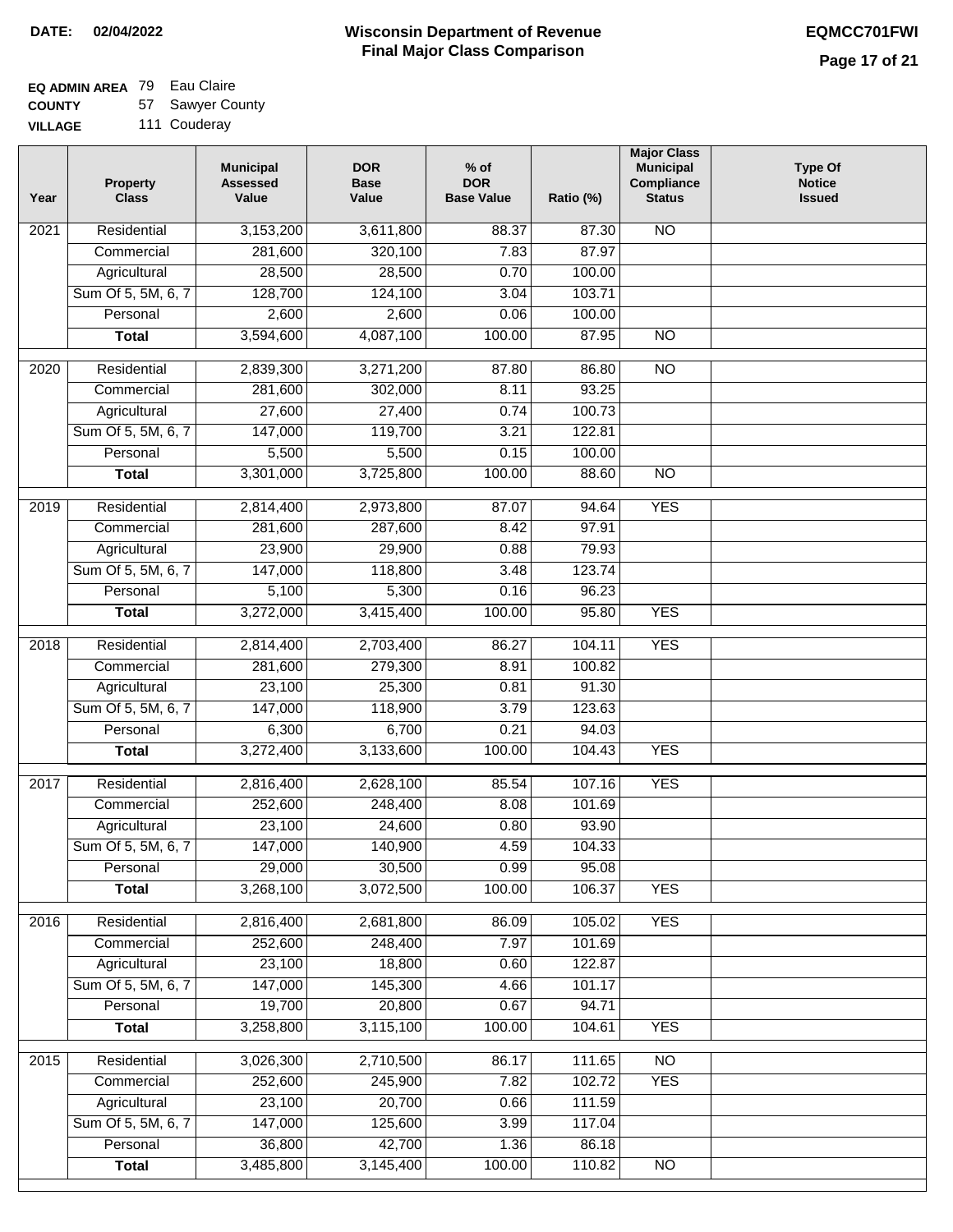# **EQ ADMIN AREA** 79 Eau Claire

**COUNTY VILLAGE** 57 Sawyer County

|  | 121 Exeland |
|--|-------------|
|  |             |

| Year | <b>Property</b><br><b>Class</b> | <b>Municipal</b><br><b>Assessed</b><br>Value | <b>DOR</b><br><b>Base</b><br>Value | $%$ of<br><b>DOR</b><br><b>Base Value</b> | Ratio (%) | <b>Major Class</b><br><b>Municipal</b><br>Compliance<br><b>Status</b> | <b>Type Of</b><br><b>Notice</b><br><b>Issued</b> |
|------|---------------------------------|----------------------------------------------|------------------------------------|-------------------------------------------|-----------|-----------------------------------------------------------------------|--------------------------------------------------|
| 2021 | Residential                     | 5,509,300                                    | 5,963,300                          | 80.08                                     | 92.39     | <b>YES</b>                                                            |                                                  |
|      | Commercial                      | 757,700                                      | 881,000                            | 11.83                                     | 86.00     | $\overline{NO}$                                                       |                                                  |
|      | Agricultural                    | 15,500                                       | 16,900                             | 0.23                                      | 91.72     |                                                                       |                                                  |
|      | Sum Of 5, 5M, 6, 7              | 327,600                                      | 344,500                            | 4.63                                      | 95.09     |                                                                       |                                                  |
|      | Personal                        | 219,000                                      | 240,700                            | 3.23                                      | 90.98     |                                                                       |                                                  |
|      | <b>Total</b>                    | 6,829,100                                    | 7,446,400                          | 100.00                                    | 91.71     | $\overline{NO}$                                                       |                                                  |
| 2020 | Residential                     | 5,464,900                                    | 5,913,600                          | 80.10                                     | 92.41     | <b>YES</b>                                                            |                                                  |
|      | Commercial                      | 801,700                                      | 879,900                            | 11.92                                     | 91.11     | <b>YES</b>                                                            |                                                  |
|      | Agricultural                    | 15,500                                       | 16,200                             | 0.22                                      | 95.68     |                                                                       |                                                  |
|      | Sum Of 5, 5M, 6, 7              | 327,600                                      | 345,700                            | 4.68                                      | 94.76     |                                                                       |                                                  |
|      | Personal                        | 204,700                                      | 227,500                            | 3.08                                      | 89.98     |                                                                       |                                                  |
|      | <b>Total</b>                    | 6,814,400                                    | 7,382,900                          | 100.00                                    | 92.30     | <b>YES</b>                                                            |                                                  |
| 2019 | Residential                     | 5,455,800                                    | 6,279,200                          | 81.50                                     | 86.89     | $\overline{NO}$                                                       |                                                  |
|      | Commercial                      | 801,700                                      | 838,000                            | 10.88                                     | 95.67     | <b>YES</b>                                                            |                                                  |
|      | Agricultural                    | 18,200                                       | 19,400                             | 0.25                                      | 93.81     |                                                                       |                                                  |
|      | Sum Of 5, 5M, 6, 7              | 327,600                                      | 330,800                            | 4.29                                      | 99.03     |                                                                       |                                                  |
|      | Personal                        | 237,400                                      | 237,400                            | 3.08                                      | 100.00    |                                                                       |                                                  |
|      | <b>Total</b>                    | 6,840,700                                    | 7,704,800                          | 100.00                                    | 88.78     | $\overline{NO}$                                                       |                                                  |
|      |                                 |                                              |                                    |                                           |           |                                                                       |                                                  |
| 2018 | Residential                     | 5,445,800                                    | 5,578,100                          | 80.94                                     | 97.63     | <b>YES</b>                                                            |                                                  |
|      | Commercial                      | 801,700                                      | 815,700                            | 11.84                                     | 98.28     | <b>YES</b>                                                            |                                                  |
|      | Agricultural                    | 20,700                                       | 16,900                             | 0.25                                      | 122.49    |                                                                       |                                                  |
|      | Sum Of 5, 5M, 6, 7              | 312,600                                      | 314,900                            | 4.57                                      | 99.27     |                                                                       |                                                  |
|      | Personal                        | 149,100                                      | 165,700                            | 2.40                                      | 89.98     |                                                                       |                                                  |
|      | <b>Total</b>                    | 6,729,900                                    | 6,891,300                          | 100.00                                    | 97.66     | <b>YES</b>                                                            |                                                  |
| 2017 | Residential                     | 5,395,800                                    | 5,693,300                          | 76.95                                     | 94.77     | <b>YES</b>                                                            |                                                  |
|      | Commercial                      | 801,700                                      | 815,700                            | 11.02                                     | 98.28     | <b>YES</b>                                                            |                                                  |
|      | Agricultural                    | 20,700                                       | 16,500                             | 0.22                                      | 125.45    |                                                                       |                                                  |
|      | Sum Of 5, 5M, 6, 7              | 312,600                                      | 354,300                            | 4.79                                      | 88.23     |                                                                       |                                                  |
|      | Personal                        | 493,300                                      | 519,200                            | 7.02                                      | 95.01     |                                                                       |                                                  |
|      | <b>Total</b>                    | 7,024,100                                    | 7,399,000                          | 100.00                                    | 94.93     | <b>YES</b>                                                            |                                                  |
| 2016 | Residential                     | 5,435,800                                    | 5,581,700                          | 77.15                                     | 97.39     | <b>YES</b>                                                            |                                                  |
|      | Commercial                      | 864,700                                      | 907,000                            | 12.54                                     | 95.34     | <b>YES</b>                                                            |                                                  |
|      | Agricultural                    | 20,700                                       | 16,100                             | 0.22                                      | 128.57    |                                                                       |                                                  |
|      | Sum Of 5, 5M, 6, 7              | 312,600                                      | 353,500                            | 4.89                                      | 88.43     |                                                                       |                                                  |
|      | Personal                        | 357,700                                      | 376,600                            | 5.21                                      | 94.98     |                                                                       |                                                  |
|      | <b>Total</b>                    | 6,991,500                                    | 7,234,900                          | 100.00                                    | 96.64     | <b>YES</b>                                                            |                                                  |
| 2015 | Residential                     | 5,443,300                                    | 5,459,300                          | 76.51                                     | 99.71     | <b>YES</b>                                                            |                                                  |
|      | Commercial                      | 864,700                                      | 898,000                            | 12.58                                     | 96.29     | <b>YES</b>                                                            |                                                  |
|      | Agricultural                    | 20,700                                       | 19,600                             | 0.27                                      | 105.61    |                                                                       |                                                  |
|      | Sum Of 5, 5M, 6, 7              | 314,600                                      | 341,600                            | 4.79                                      | 92.10     |                                                                       |                                                  |
|      | Personal                        | 417,000                                      | 417,000                            | 5.84                                      | 100.00    | <b>YES</b>                                                            |                                                  |
|      | <b>Total</b>                    | 7,060,300                                    | 7,135,500                          | 100.00                                    | 98.95     | <b>YES</b>                                                            |                                                  |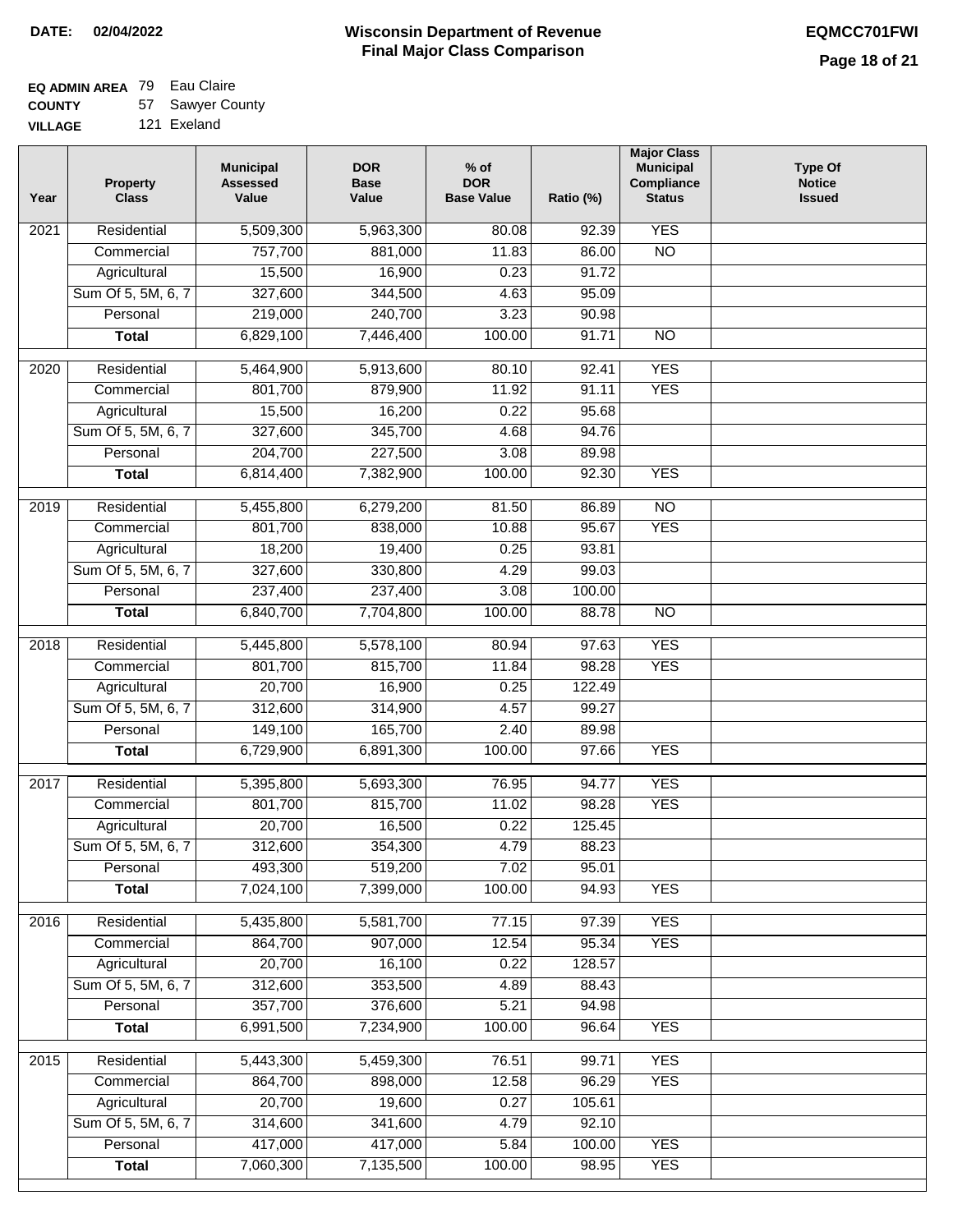## **EQ ADMIN AREA** 79 Eau Claire

**COUNTY VILLAGE** 57 Sawyer County

| 176 Radisson |
|--------------|

| Year | <b>Property</b><br><b>Class</b> | <b>Municipal</b><br><b>Assessed</b><br>Value | <b>DOR</b><br><b>Base</b><br>Value | $%$ of<br><b>DOR</b><br><b>Base Value</b> | Ratio (%) | <b>Major Class</b><br><b>Municipal</b><br>Compliance<br><b>Status</b> | <b>Type Of</b><br><b>Notice</b><br><b>Issued</b> |
|------|---------------------------------|----------------------------------------------|------------------------------------|-------------------------------------------|-----------|-----------------------------------------------------------------------|--------------------------------------------------|
| 2021 | Residential                     | 5,311,200                                    | 7,130,300                          | 74.77                                     | 74.49     | N <sub>O</sub>                                                        |                                                  |
|      | Commercial                      | 2,051,100                                    | 2,262,800                          | 23.73                                     | 90.64     | <b>YES</b>                                                            |                                                  |
|      | Agricultural                    | 400                                          | 400                                | 0.00                                      | 100.00    |                                                                       |                                                  |
|      | Sum Of 5, 5M, 6, 7              | 8,200                                        | 5,800                              | 0.06                                      | 141.38    |                                                                       |                                                  |
|      | Personal                        | 120,100                                      | 136,500                            | 1.43                                      | 87.99     |                                                                       |                                                  |
|      | <b>Total</b>                    | 7,491,000                                    | 9,535,800                          | 100.00                                    | 78.56     | N <sub>O</sub>                                                        |                                                  |
| 2020 | Residential                     | 5,357,400                                    | 6,366,400                          | 74.32                                     | 84.15     | $\overline{10}$                                                       |                                                  |
|      | Commercial                      | 1,979,400                                    | 2,057,700                          | 24.02                                     | 96.19     | <b>YES</b>                                                            |                                                  |
|      | Agricultural                    | 400                                          | 400                                | 0.00                                      | 100.00    |                                                                       |                                                  |
|      | Sum Of 5, 5M, 6, 7              | 8,200                                        | 5,800                              | 0.07                                      | 141.38    |                                                                       |                                                  |
|      | Personal                        | 135,500                                      | 135,500                            | 1.58                                      | 100.00    |                                                                       |                                                  |
|      | <b>Total</b>                    | 7,480,900                                    | 8,565,800                          | 100.00                                    | 87.33     | $\overline{NO}$                                                       |                                                  |
|      |                                 |                                              |                                    |                                           |           |                                                                       |                                                  |
| 2019 | Residential                     | 5,331,300                                    | 5,816,800                          | 77.98                                     | 91.65     | <b>YES</b>                                                            |                                                  |
|      | Commercial                      | 1,666,600                                    | 1,615,400                          | 21.66                                     | 103.17    | <b>YES</b>                                                            |                                                  |
|      | Agricultural                    | 1,000                                        | 400                                | 0.01                                      | 250.00    |                                                                       |                                                  |
|      | Sum Of 5, 5M, 6, 7              | 8,200                                        | 6,000                              | 0.08                                      | 136.67    |                                                                       |                                                  |
|      | Personal                        | 20,300                                       | 20,300                             | 0.27                                      | 100.00    |                                                                       |                                                  |
|      | <b>Total</b>                    | 7,027,400                                    | 7,458,900                          | 100.00                                    | 94.21     | <b>YES</b>                                                            |                                                  |
| 2018 | Residential                     | 5,362,900                                    | 5,178,200                          | 76.58                                     | 103.57    | <b>YES</b>                                                            |                                                  |
|      | Commercial                      | 1,659,500                                    | 1,561,500                          | 23.09                                     | 106.28    | <b>YES</b>                                                            |                                                  |
|      | Agricultural                    | 1,000                                        | 400                                | 0.01                                      | 250.00    |                                                                       |                                                  |
|      | Sum Of 5, 5M, 6, 7              | 8,200                                        | 6,000                              | 0.09                                      | 136.67    |                                                                       |                                                  |
|      | Personal                        | 16,000                                       | 16,000                             | 0.24                                      | 100.00    |                                                                       |                                                  |
|      | <b>Total</b>                    | 7,047,600                                    | 6,762,100                          | 100.00                                    | 104.22    | <b>YES</b>                                                            |                                                  |
| 2017 | Residential                     | 5,323,900                                    | 4,989,300                          | 75.12                                     | 106.71    | <b>YES</b>                                                            |                                                  |
|      | Commercial                      | 1,659,500                                    | 1,561,500                          | 23.51                                     | 106.28    | <b>YES</b>                                                            |                                                  |
|      | Agricultural                    | 1,000                                        | 1,000                              | 0.02                                      | 100.00    |                                                                       |                                                  |
|      | Sum Of 5, 5M, 6, 7              | 8,200                                        | 6,100                              | 0.09                                      | 134.43    |                                                                       |                                                  |
|      | Personal                        | 84,000                                       | 84,000                             | 1.26                                      | 100.00    |                                                                       |                                                  |
|      | <b>Total</b>                    | 7,076,600                                    | 6,641,900                          | 100.00                                    | 106.54    | <b>YES</b>                                                            |                                                  |
| 2016 | Residential                     | 5,226,800                                    | 4,992,100                          | 74.79                                     | 104.70    | <b>YES</b>                                                            |                                                  |
|      | Commercial                      | 1,695,800                                    | 1,593,800                          | 23.88                                     | 106.40    | <b>YES</b>                                                            |                                                  |
|      | Agricultural                    | 1,000                                        | 900                                | 0.01                                      | 111.11    |                                                                       |                                                  |
|      | Sum Of 5, 5M, 6, 7              | 8,000                                        | 6,400                              | 0.10                                      | 125.00    |                                                                       |                                                  |
|      | Personal                        | 85,900                                       | 81,800                             | 1.23                                      | 105.01    |                                                                       |                                                  |
|      | <b>Total</b>                    | 7,017,500                                    | 6,675,000                          | 100.00                                    | 105.13    | <b>YES</b>                                                            |                                                  |
|      |                                 |                                              |                                    |                                           |           |                                                                       |                                                  |
| 2015 | Residential                     | 5,220,300                                    | 5,036,200                          | 74.96                                     | 103.66    | <b>YES</b>                                                            |                                                  |
|      | Commercial                      | 1,695,800                                    | 1,578,000                          | 23.49                                     | 107.47    | <b>YES</b>                                                            |                                                  |
|      | Agricultural                    | 1,000                                        | 900                                | 0.01                                      | 111.11    |                                                                       |                                                  |
|      | Sum Of 5, 5M, 6, 7              | 8,000                                        | 6,400                              | 0.10                                      | 125.00    |                                                                       |                                                  |
|      | Personal                        | 102,200                                      | 97,300                             | 1.45                                      | 105.04    |                                                                       |                                                  |
|      | <b>Total</b>                    | 7,027,300                                    | 6,718,800                          | 100.00                                    | 104.59    | <b>YES</b>                                                            |                                                  |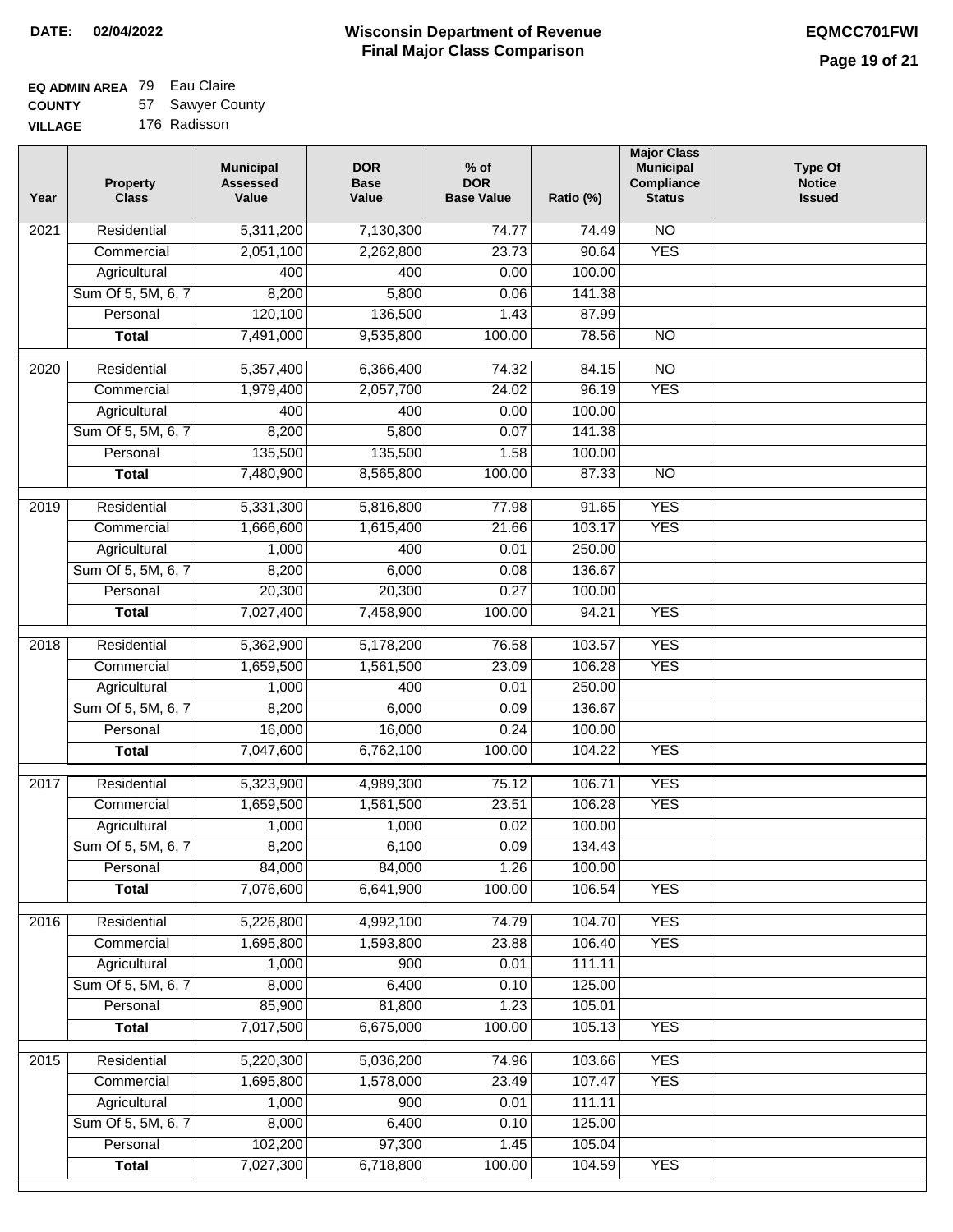#### **Wisconsin Department of Revenue Final Major Class Comparison DATE: 02/04/2022 EQMCC701FWI**

### **EQ ADMIN AREA** 79 Eau Claire **COUNTY**

| <b>COUNTY</b>  | 57 Sawyer County |
|----------------|------------------|
| <b>VILLAGE</b> | 190 Winter       |

| Year | <b>Property</b><br><b>Class</b> | <b>Municipal</b><br><b>Assessed</b><br>Value | <b>DOR</b><br><b>Base</b><br>Value | $%$ of<br><b>DOR</b><br><b>Base Value</b> | Ratio (%) | <b>Major Class</b><br><b>Municipal</b><br>Compliance<br><b>Status</b> | <b>Type Of</b><br><b>Notice</b><br><b>Issued</b> |
|------|---------------------------------|----------------------------------------------|------------------------------------|-------------------------------------------|-----------|-----------------------------------------------------------------------|--------------------------------------------------|
| 2021 | Residential                     | 6,970,600                                    | 7,407,700                          | 51.02                                     | 94.10     | <b>YES</b>                                                            |                                                  |
|      | Commercial                      | 6,244,700                                    | 6,925,800                          | 47.70                                     | 90.17     | <b>YES</b>                                                            |                                                  |
|      | Agricultural                    | 5,300                                        | 5,300                              | 0.04                                      | 100.00    |                                                                       |                                                  |
|      | Sum Of 5, 5M, 6, 7              | 43,400                                       | 19,800                             | 0.14                                      | 219.19    |                                                                       |                                                  |
|      | Personal                        | 145,700                                      | 161,500                            | 1.11                                      | 90.22     |                                                                       |                                                  |
|      | <b>Total</b>                    | 13,409,700                                   | 14,520,100                         | 100.00                                    | 92.35     | <b>YES</b>                                                            |                                                  |
| 2020 | Residential                     | 6,927,200                                    | 7,742,800                          | 52.74                                     | 89.47     | $\overline{10}$                                                       |                                                  |
|      | Commercial                      | 6,061,700                                    | 6,726,000                          | 45.81                                     | 90.12     | <b>YES</b>                                                            |                                                  |
|      | Agricultural                    | 5,100                                        | 5,100                              | 0.03                                      | 100.00    |                                                                       |                                                  |
|      | Sum Of 5, 5M, 6, 7              | 43,400                                       | 19,800                             | 0.13                                      | 219.19    |                                                                       |                                                  |
|      | Personal                        | 168,800                                      | 187,200                            | 1.28                                      | 90.17     |                                                                       |                                                  |
|      | <b>Total</b>                    | 13,206,200                                   | 14,680,900                         | 100.00                                    | 89.95     | <b>NO</b>                                                             |                                                  |
| 2019 | Residential                     | 6,936,900                                    | 7,313,100                          | 54.47                                     | 94.86     | <b>YES</b>                                                            |                                                  |
|      | Commercial                      | 5,868,800                                    | 5,920,100                          | 44.09                                     | 99.13     | <b>YES</b>                                                            |                                                  |
|      | Agricultural                    | 4,900                                        | 4,900                              | 0.04                                      | 100.00    |                                                                       |                                                  |
|      | Sum Of 5, 5M, 6, 7              | 43,400                                       | 19,800                             | 0.15                                      | 219.19    |                                                                       |                                                  |
|      | Personal                        | 168,900                                      | 168,900                            | 1.26                                      | 100.00    |                                                                       |                                                  |
|      | <b>Total</b>                    | 13,022,900                                   | 13,426,800                         | 100.00                                    | 96.99     | <b>YES</b>                                                            |                                                  |
|      |                                 |                                              |                                    |                                           |           |                                                                       |                                                  |
| 2018 | Residential                     | 7,028,200                                    | 7,179,300                          | 54.78                                     | 97.90     | <b>YES</b>                                                            |                                                  |
|      | Commercial                      | 5,861,500                                    | 5,740,500                          | 43.80                                     | 102.11    | <b>YES</b>                                                            |                                                  |
|      | Agricultural                    | 4,750                                        | 4,700                              | 0.04                                      | 101.06    |                                                                       |                                                  |
|      | Sum Of 5, 5M, 6, 7              | 43,400                                       | 19,800                             | 0.15                                      | 219.19    |                                                                       |                                                  |
|      | Personal                        | 161,500                                      | 161,500                            | 1.23                                      | 100.00    |                                                                       |                                                  |
|      | <b>Total</b>                    | 13,099,350                                   | 13,105,800                         | 100.00                                    | 99.95     | <b>YES</b>                                                            |                                                  |
| 2017 | Residential                     | 7,010,400                                    | 7,268,700                          | 54.98                                     | 96.45     | <b>YES</b>                                                            |                                                  |
|      | Commercial                      | 6,111,100                                    | 5,627,700                          | 42.57                                     | 108.59    | <b>YES</b>                                                            |                                                  |
|      | Agricultural                    | 4,650                                        | 4,600                              | 0.03                                      | 101.09    |                                                                       |                                                  |
|      | Sum Of 5, 5M, 6, 7              | 43,400                                       | 22,300                             | 0.17                                      | 194.62    |                                                                       |                                                  |
|      | Personal                        | 297,000                                      | 297,000                            | 2.25                                      | 100.00    |                                                                       |                                                  |
|      | <b>Total</b>                    | 13,466,550                                   | 13,220,300                         | 100.00                                    | 101.86    | <b>YES</b>                                                            |                                                  |
| 2016 | Residential                     | 7,039,500                                    | 6,575,600                          | 52.42                                     | 107.05    | <b>YES</b>                                                            |                                                  |
|      | Commercial                      | 6,098,600                                    | 5,615,200                          | 44.77                                     | 108.61    | <b>YES</b>                                                            |                                                  |
|      | Agricultural                    | 4,600                                        | 4,600                              | 0.04                                      | 100.00    |                                                                       |                                                  |
|      | Sum Of 5, 5M, 6, 7              | 43,400                                       | 22,300                             | 0.18                                      | 194.62    |                                                                       |                                                  |
|      | Personal                        | 325,900                                      | 325,900                            | 2.60                                      | 100.00    |                                                                       |                                                  |
|      | <b>Total</b>                    | 13,512,000                                   | 12,543,600                         | 100.00                                    | 107.72    | <b>YES</b>                                                            |                                                  |
| 2015 | Residential                     | 7,100,600                                    | 6,439,500                          | 52.34                                     | 110.27    | N <sub>O</sub>                                                        |                                                  |
|      | Commercial                      | 5,975,800                                    | 5,438,100                          | 44.20                                     | 109.89    | <b>YES</b>                                                            |                                                  |
|      | Agricultural                    | 0                                            | 0                                  | 0.00                                      | 0.00      |                                                                       |                                                  |
|      | Sum Of 5, 5M, 6, 7              | 58,400                                       | 67,700                             | 0.55                                      | 86.26     |                                                                       |                                                  |
|      | Personal                        | 358,700                                      | 358,700                            | 2.92                                      | 100.00    |                                                                       |                                                  |
|      | <b>Total</b>                    | 13,493,500                                   | 12,304,000                         | 100.00                                    | 109.67    | $\overline{NO}$                                                       |                                                  |
|      |                                 |                                              |                                    |                                           |           |                                                                       |                                                  |